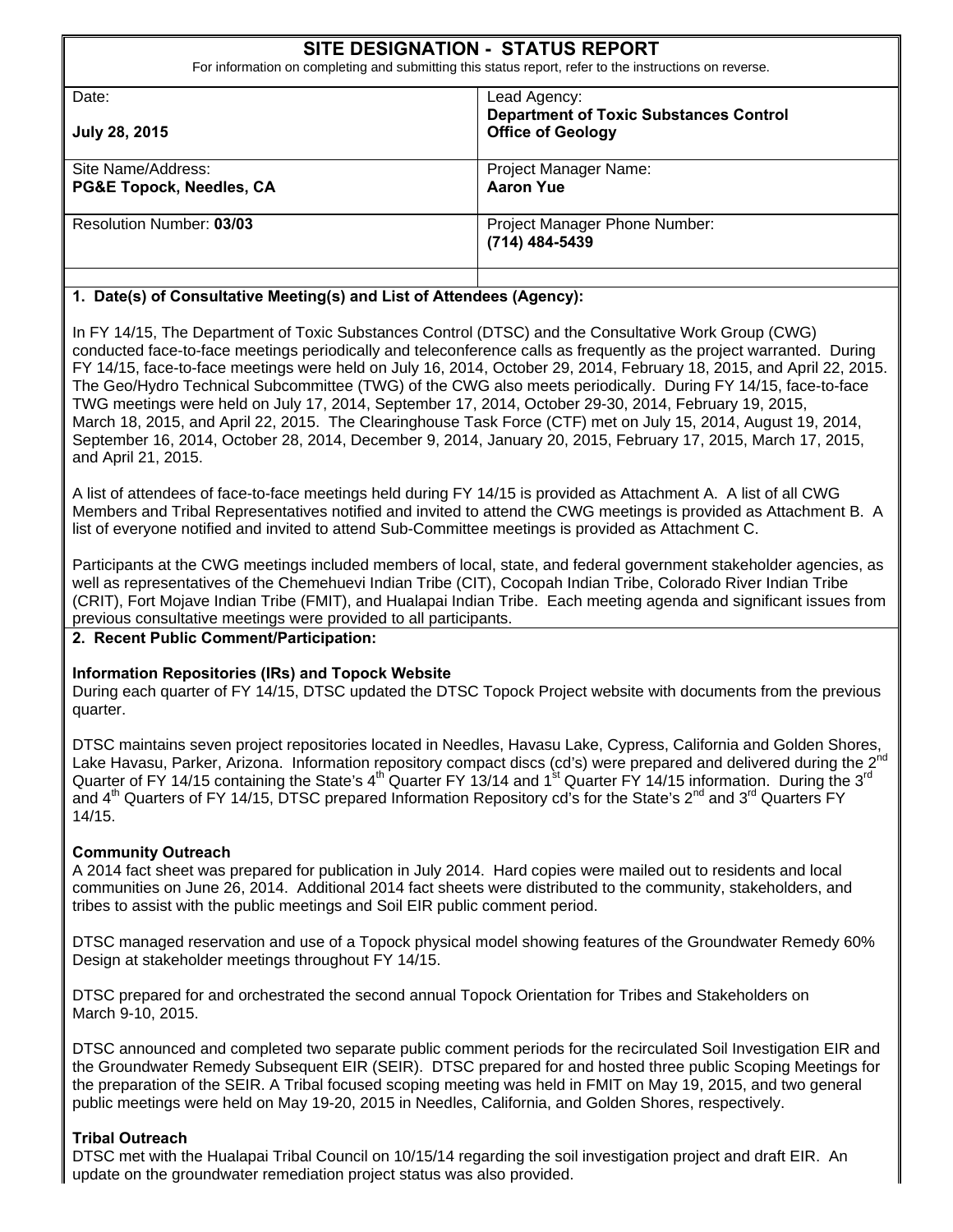On 4/20/15, DTSC held three meetings with tribes regarding the EIR on the Groundwater 90% Design and the Scoping comment period. The first was attended by the FMIT, the second by Chemehuevi, and the third by FMIT, Chemehuevi and CRITs.

On 5/19/15, DTSC held a Subsequent EIR Tribal Focused Scoping Meeting at FMIT's Band Room. The meeting was attended by the FMIT, Hualapai, Cocopah and Chemehuevi Indian Tribes, as well as members of the Technical Review Committee (TRC).

#### **Topock Site Mailing List Update**

The Topock mailing list was updated during the 1<sup>st</sup> Quarter of FY 14/15. DTSC used returns from the July public comment period postcard, fact sheet, and public comment period extension postcard mailing to update the mailing list. Extensive review of the returns was performed with detailed input from the mailing contractor. A comprehensive revision of the mailing list was performed in January 2015. A major update of the mailing list was also completed in April 2015 in preparation for the Groundwater Remedy subsequent EIR scoping meeting announcement.

#### **3. Describe the Potential or Known Areas of Concern:**

DTSC continues to oversee PG&E in evaluating what is needed to protect the beneficial uses of groundwater and the Colorado River. From 1951 to 1964, untreated wastewater containing hexavalent chromium was discharged into an area known as the Bat Cave Wash (a dry streambed near the Colorado River). This resulted in a plume of hexavalent chromium contamination in the groundwater beneath the facility which now extends under federal property, managed and overseen by the U.S. Department of Interior.

In addition, there are localized areas within and around the Topock Compressor Station (TCS) where chromium, hexavalent chromium, and other compounds (such as other metals, semi-volatile organic compounds, asbestos), have been found in soils. These occurrences are related to disposal and handling practices when chromium was used at the site. DTSC anticipates that these localized areas of soil contamination will be addressed by PG&E in the soil Corrective Measures Study (CMS) and final remedy.

#### **4. Current Phase of Action:**

Groundwater Remedy

- The Basis of Design Report/Pre-Final (90%) Design was submitted on September 8, 2014, along with the Construction Remedial Action Work Plan. The cost estimate portion of the 90% Design was submitted on September 15, 2014.
- On October 21, 2014, DTSC and DOI directed PG&E to prepare a supplemental Basis of Design Report/Pre-Final (90%) Design to provide additional details on certain elements in the 90% Design. DTSC and DOI provided further direction to PG&E on December 23, 2014 and directed PG&E to submit the Supplemental 90% Design report by February 2, 2015.
- The Supplemental 90% Design report was submitted to agencies and stakeholders on February 2, 2015. On March 16, 2015, DTSC granted an extension for comments on both the 90% Design and the Supplement to the 90% Design to March 20, 2015. DTSC participated in the 90% Comment Resolution Meeting with DOI and PG&E via teleconference on May 26-27, 2015 and on June 17-18, 2015 in Cypress, California. Comment resolution is ongoing with Tribes and Stakeholders.
- DTSC, DOI, and PG&E discussed and resolved select responses to comments on the Risk Assessment Work Plan Addendum 2. A Response to Comments Table was sent by PG&E to Tribes and Stakeholders for review on March 10, 2015. DTSC, DOI, and PG&E discussed and resolved select responses to comments on the Risk Assessment Work Plan Addendum 2. A meeting to discuss the responses was held on April 23, 2015. The Final Risk Assessment Work Plan Addendum 2 is planned to be submitted in early July.
- On May 5, 2015, DTSC announced, via a Notice of Preparation, a Draft Groundwater Subsequent EIR will be prepared to evaluate the potential environmental impacts in the Groundwater Remedy Design documents. DTSC is evaluating scoping comments from the public comment period on the proposed Draft Subsequent EIR for the Groundwater Remedy.

#### Soil Investigation EIR

 DTSC prepared a Soil EIR and provided it for public comments in July 2014. An extension request was granted on August 4, 2014 that extended the comment period to September 5, 2014. Over 650 comments were received on the draft EIR. Responses to comments are ongoing.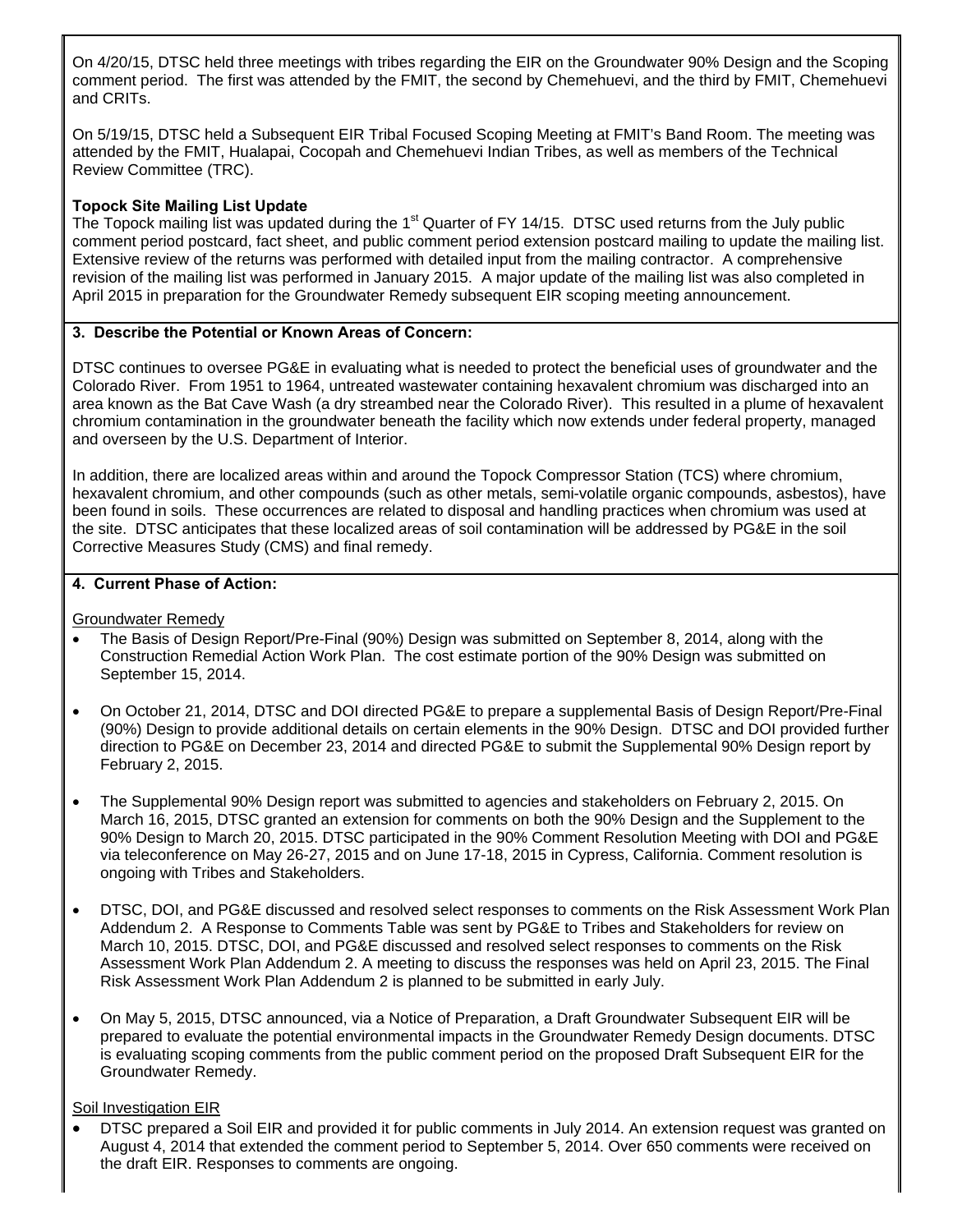| DTSC prepared a revised biological section of the Soil EIR and recirculated the biological resources section of the<br>draft EIR for public comments on April 15, 2015. Certification of the Soil EIR is anticipated in August 2015.                                                                                                                                                                                                                                                                                                                                                                                                                                                                                                                                                                                                                                                                                               |                                                            |  |                          |  |                            |
|------------------------------------------------------------------------------------------------------------------------------------------------------------------------------------------------------------------------------------------------------------------------------------------------------------------------------------------------------------------------------------------------------------------------------------------------------------------------------------------------------------------------------------------------------------------------------------------------------------------------------------------------------------------------------------------------------------------------------------------------------------------------------------------------------------------------------------------------------------------------------------------------------------------------------------|------------------------------------------------------------|--|--------------------------|--|----------------------------|
| (Specific activities continued in Section 12)                                                                                                                                                                                                                                                                                                                                                                                                                                                                                                                                                                                                                                                                                                                                                                                                                                                                                      |                                                            |  |                          |  |                            |
| 5. Proposed Site Use (check the appropriate box[es]):                                                                                                                                                                                                                                                                                                                                                                                                                                                                                                                                                                                                                                                                                                                                                                                                                                                                              |                                                            |  |                          |  |                            |
| ⊠Commercial/Industrial/Retail □ Residential (single/Multi-family, Sale/rental product)                                                                                                                                                                                                                                                                                                                                                                                                                                                                                                                                                                                                                                                                                                                                                                                                                                             |                                                            |  |                          |  |                            |
| ⊠ Park or Open Space $□$ Schools, Hospitals Day Care Centers or Other Non-Industrial Sensitive Uses                                                                                                                                                                                                                                                                                                                                                                                                                                                                                                                                                                                                                                                                                                                                                                                                                                |                                                            |  |                          |  |                            |
| 6. List any Technical Problems:                                                                                                                                                                                                                                                                                                                                                                                                                                                                                                                                                                                                                                                                                                                                                                                                                                                                                                    |                                                            |  |                          |  |                            |
| N/A                                                                                                                                                                                                                                                                                                                                                                                                                                                                                                                                                                                                                                                                                                                                                                                                                                                                                                                                |                                                            |  |                          |  |                            |
| 7. Permits Required/Issued to Date and Pending Permit Issues:                                                                                                                                                                                                                                                                                                                                                                                                                                                                                                                                                                                                                                                                                                                                                                                                                                                                      |                                                            |  |                          |  |                            |
| None                                                                                                                                                                                                                                                                                                                                                                                                                                                                                                                                                                                                                                                                                                                                                                                                                                                                                                                               |                                                            |  |                          |  |                            |
| 8. Deed Restriction/Land Use Control in Place?                                                                                                                                                                                                                                                                                                                                                                                                                                                                                                                                                                                                                                                                                                                                                                                                                                                                                     |                                                            |  |                          |  |                            |
| $\Box$ Yes                                                                                                                                                                                                                                                                                                                                                                                                                                                                                                                                                                                                                                                                                                                                                                                                                                                                                                                         | ⊠ No                                                       |  |                          |  |                            |
| <b>Effective Date:</b>                                                                                                                                                                                                                                                                                                                                                                                                                                                                                                                                                                                                                                                                                                                                                                                                                                                                                                             |                                                            |  |                          |  |                            |
| 9.                                                                                                                                                                                                                                                                                                                                                                                                                                                                                                                                                                                                                                                                                                                                                                                                                                                                                                                                 | Engineering Controls (check applicable controls in place): |  |                          |  |                            |
| Air Sparging                                                                                                                                                                                                                                                                                                                                                                                                                                                                                                                                                                                                                                                                                                                                                                                                                                                                                                                       | <b>Construct Landfill Cell</b>                             |  | X Fence Site             |  | Remove Free Product        |
| X<br><b>Capped Site</b>                                                                                                                                                                                                                                                                                                                                                                                                                                                                                                                                                                                                                                                                                                                                                                                                                                                                                                            | <b>Containment Barrier</b>                                 |  | X In Situ Treatment      |  | Soil Vapor Extraction      |
| Consolidate and Cap                                                                                                                                                                                                                                                                                                                                                                                                                                                                                                                                                                                                                                                                                                                                                                                                                                                                                                                | <b>Dual Phase Extraction</b>                               |  | Passive Venting          |  | <b>Treatment at Hookup</b> |
| Passive Vent under                                                                                                                                                                                                                                                                                                                                                                                                                                                                                                                                                                                                                                                                                                                                                                                                                                                                                                                 | Enhanced                                                   |  | <b>Monitored Natural</b> |  | X Pump and Treat           |
| <b>Structure</b><br>Vent Soil                                                                                                                                                                                                                                                                                                                                                                                                                                                                                                                                                                                                                                                                                                                                                                                                                                                                                                      | Biodegradation<br>OTHER (specify):                         |  | Attenuation              |  | Groundwater                |
| 10. Target Cleanup Levels/Current Contamination Levels:<br>Remedial action objectives (RAOs) for groundwater contaminants were presented in the Groundwater CMS and the<br>Statement of Basis. The Statement of Basis was published on January 31, 2011. The Remedial Design is currently                                                                                                                                                                                                                                                                                                                                                                                                                                                                                                                                                                                                                                          |                                                            |  |                          |  |                            |
| ongoing.<br>PG&E is implementing an Interim Measure (IM) consisting of groundwater extraction for hydraulic control of the plume<br>boundaries in the Colorado River floodplain and management of extracted groundwater. The groundwater extraction,<br>treatment, and injection systems, collectively, are referred to as Interim Measure Number 3 (IM-3). Currently, the IM-3<br>facilities include a groundwater extraction system (four extraction wells: TW-2D, TW-3D, TW-2S, and PE-1),<br>conveyance piping, a groundwater treatment plant, and an injection well field for the discharge of the treated<br>groundwater (two injection wells: IW-2 and IW-3). As a result of the IM-3 implementation, PG&E estimates that<br>approximately 17,097,717 gallons of contaminated water was extracted and treated, and PG&E removed<br>approximately 6,418 pounds of total chromium from August 1, 2005 through March 31, 2015. |                                                            |  |                          |  |                            |
| 11. Ongoing Monitoring (specify timeframes and/or describe "Other"):                                                                                                                                                                                                                                                                                                                                                                                                                                                                                                                                                                                                                                                                                                                                                                                                                                                               |                                                            |  |                          |  |                            |
| ⊠ Groundwater<br>$\Box$ Air<br>$\boxtimes$ Other Specify: Colorado River Sampling and Monitoring                                                                                                                                                                                                                                                                                                                                                                                                                                                                                                                                                                                                                                                                                                                                                                                                                                   |                                                            |  |                          |  |                            |
| The current Groundwater Monitoring Program includes over 140 monitoring wells. Sampling for hexavalent chromium<br>and chromium occurs:                                                                                                                                                                                                                                                                                                                                                                                                                                                                                                                                                                                                                                                                                                                                                                                            |                                                            |  |                          |  |                            |
| monthly in 2 wells during low river periods in winter and monthly in 2 extraction wells,                                                                                                                                                                                                                                                                                                                                                                                                                                                                                                                                                                                                                                                                                                                                                                                                                                           |                                                            |  |                          |  |                            |
| monthly in 4 river shoreline locations, 2 other surface water monitoring locations, and 10 in-channel river<br>٠<br>locations during low river periods in winter,                                                                                                                                                                                                                                                                                                                                                                                                                                                                                                                                                                                                                                                                                                                                                                  |                                                            |  |                          |  |                            |
| quarterly in 21 wells, 4 river shoreline locations, 2 other surface water monitoring locations, and 10 in-channel<br>river locations,                                                                                                                                                                                                                                                                                                                                                                                                                                                                                                                                                                                                                                                                                                                                                                                              |                                                            |  |                          |  |                            |
| semiannually in 101 wells,                                                                                                                                                                                                                                                                                                                                                                                                                                                                                                                                                                                                                                                                                                                                                                                                                                                                                                         |                                                            |  |                          |  |                            |
| annually in 141 wells,                                                                                                                                                                                                                                                                                                                                                                                                                                                                                                                                                                                                                                                                                                                                                                                                                                                                                                             |                                                            |  |                          |  |                            |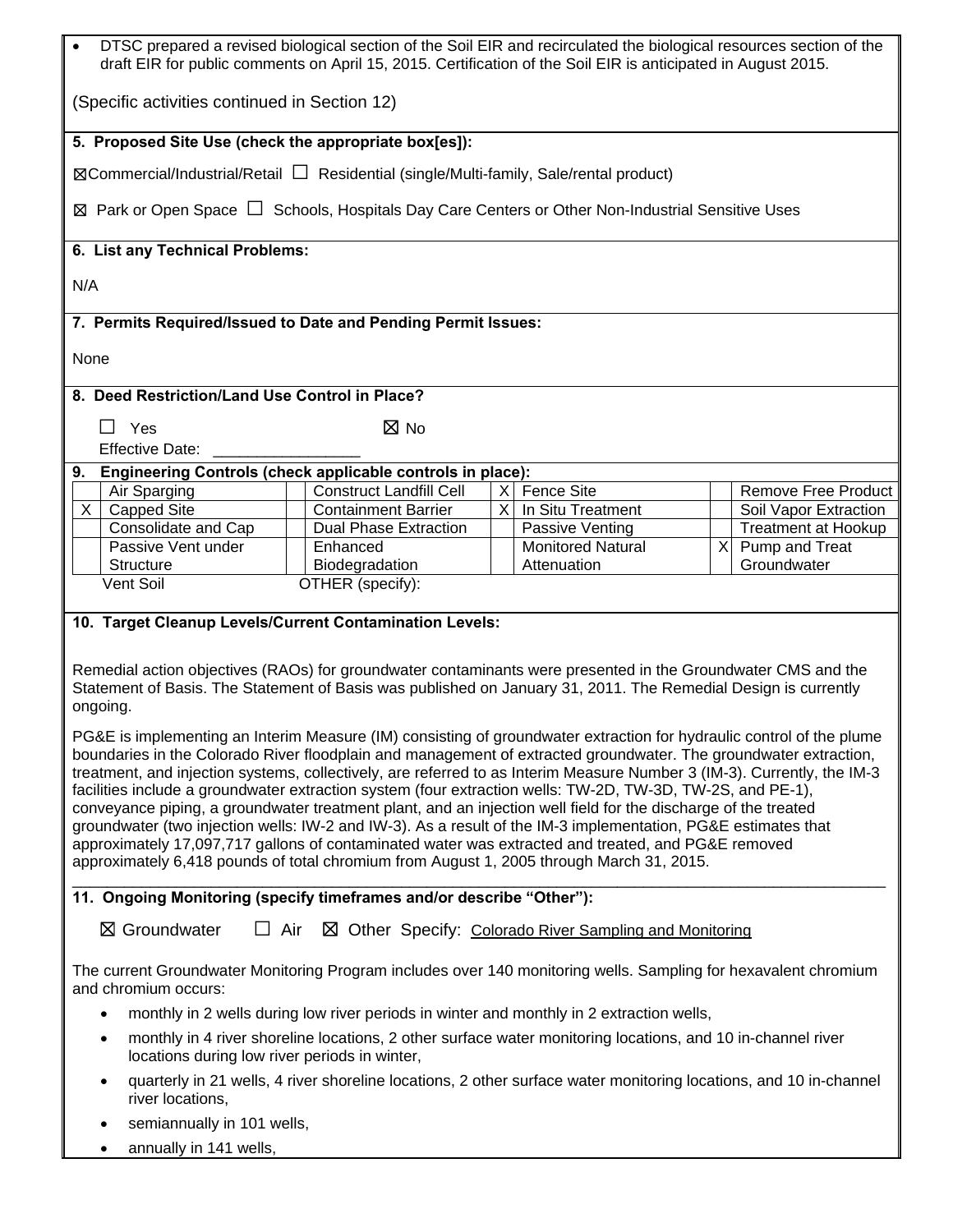#### biennially in 146 wells

The frequencies noted above apply to the Topock groundwater and surface water monitoring program, and do not include other monitoring programs such as the Compliance Monitoring Program (CMP).

**Oversight Agency Costs Reimbursed to Date:** DTSC labor expenditures for July 2014 to June 2015: DTSC spent 6,295 hours with an oversight cost of approximately \$1,258,902.00

#### **12. Additional Comments or Issues – add additional pages as needed**

(Continued from Section 4)

#### Freshwater Implementation Plan

The Freshwater Evaluation Technical Memorandum was submitted by PG&E on April 2, 2014. Direction from DOI and DTSC on the freshwater source for the groundwater remedy was sent to PG&E in a letter on April 4, 2014. Related field work was completed in July 2014 and an *Addendum to the Summary of Findings Associated with the Evaluation of Alternative Freshwater Sources in the Topock Remediation Project Area* was included as Appendix N of the 90% Design and incorporates the direction from the agencies in the April 4, 2014 letter. A biological completion report was submitted September 11, 2014.

#### **Wells**

On July 11, 2014, PG&E submitted a Draft Decommissioning Plan for Topock Compressor Station Well Number 4 (TCS-4). DTSC, DOI and Tribes provided comments on the proposed plan. PG&E prepared and submitted responses to comments (RTCs) on December 22, 2014. After additional input from DTSC, PG&E revised the RTCs on February 9, 2015, and further refined the RTCs on June 24, 2015.

#### **Surveys**

- Protocol surveys for the Southwest Willow Flycatcher occurred on June 29 July 3 and July 14-18, 2014.
- Western Yellow Billed Cuckoo surveys occurred on June 29 July 3; July 14-18; August 5-8; and June 23-25, 2015.
- A biological completion report of the utility potholing was submitted on August 8, 2014.
- Revegetation area biology survey was completed in November 2014.
- Moabi Regional Park expansion area biology survey was completed in November 2014.
- Moabi Regional Park expansion area archaeological/historical sites survey was completed in December 2014.
- January 29-30, 2015 and April 27 May 2, 2015. The draft report was prepared and submitted to DTSC on<br>June 26, 2015. The final report was submitted to DTSC on July 7, 2015. Bat habitat assessment survey was conducted within the Soil EIR and Final Groundwater Remedy project area on
- A Desert Tortoise Habitat Assessment (non-protocol survey) was conducted around the Topock Compressor Station evaporation ponds and the access roadway on January 29, 2015.
- A Survey of mature plants and culturally sensitive plants in a small area between National Trails Highway (NTH) and the proposed soil storage area in Moabi Regional Park (located south of NTH) was conducted on January 30, 2015.
- On March 3, 2015, DTSC provided concurrence on the field procedures and protocol submitted by PG&E to address some issues observed during the field visit of September 9 to September 13, 2014 preconstruction field verification of archaeological and historical sites.
- Biological and archeological/historical resources surveys at areas proposed for groundwater remedy use within the Park Moabi Regional Park were completed on June 24-26, 2015. Biological studies included mapping of significant or ethnobotanical plants, delineation of wetlands or waters of the US as needed, opportunistic observations for rare plants, as well as desert tortoise surveys, general biology (wildlife) surveys (including nesting birds); plus mapping of upland Desert Tortoise habitat and disturbed areas.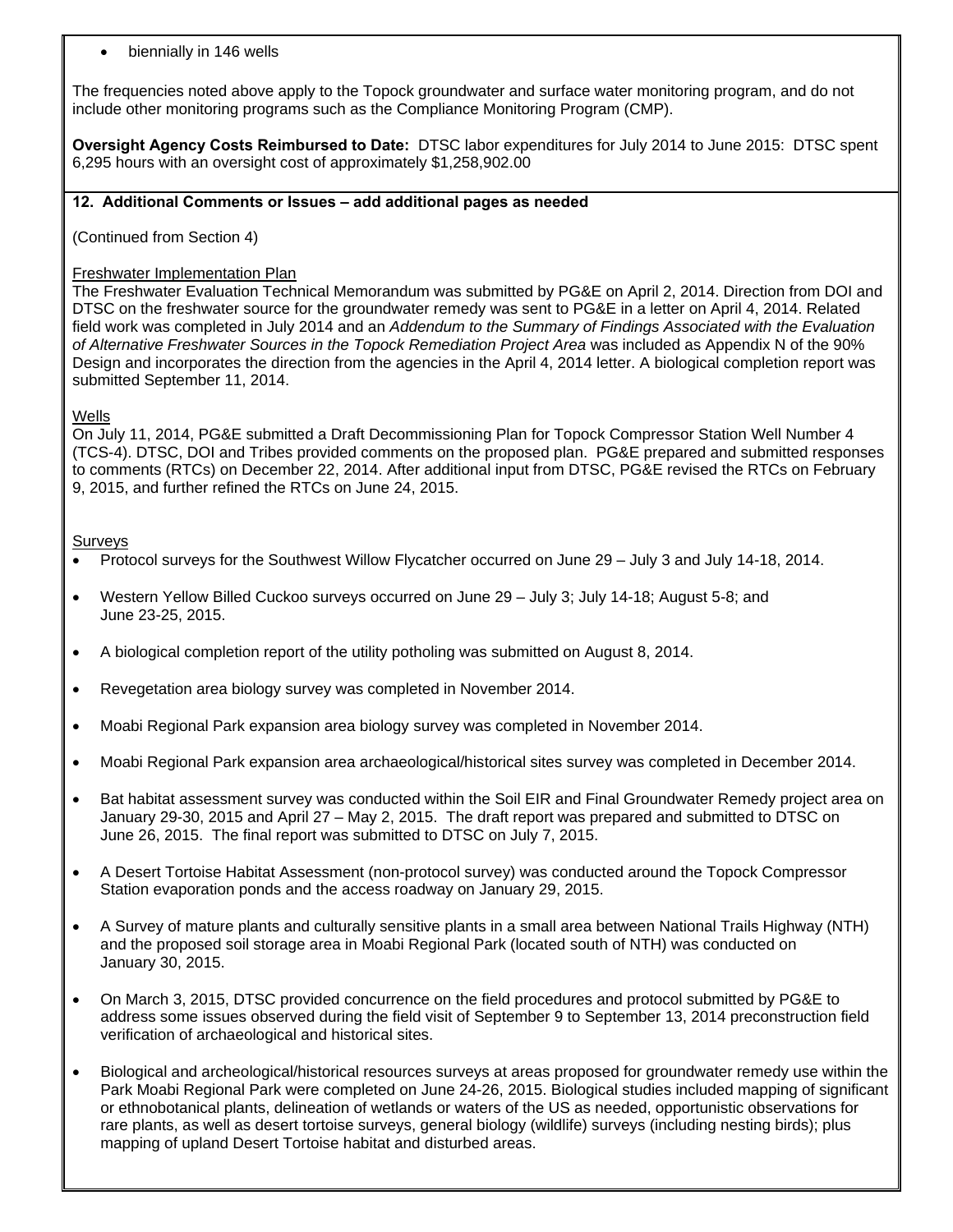#### Monitoring Programs

- Annual monitoring of archaeological/historic sites was completed in December 2014
- PG&E is implementing the EIR Mitigation Monitoring and Reporting Program requirements appropriate to the design and planning stages of the Final Groundwater Remedy, and has been submitting quarterly compliance reports. Quarterly EIR Mitigation Measures Compliance Reports for the Final Groundwater Remedy were submitted on July 31, 2014, October 31, 2014, January 30, 2015, and April 30, 2015.
- Implementation of the groundwater and surface water monitoring program continued during FY 14/15. Groundwater monitoring events occurred on September 22-25, 2014; October 1-2, 2014; November 3-20, 2014; December 1-23, 2014; February 9-19, 2015, and April 20 – May 27, 2015. The low river surface water monitoring event occurred on January 13-14, 2015. Surface water monitoring events occurred on July 15-16, 2014; November 11-12, 2014; February 23-24, 2015; and June 10-11, 2015.
- PG&E submitted the last annual 2014 floodplain *in situ* pilot test monitoring report and the last annual 2014 upland *in situ* pilot test monitoring on November 19, 2014. No additional monitoring of the uplands or floodplain In-Situ Pilot Test (ISPT) areas will be conducted going forward.
- Continuous operation of the Interim Measure groundwater extraction, treatment, and injection facility continued throughout FY 14/15. Periodic downtimes associated with optimization, maintenance, and repair occurred in conformance with permit conditions.
- PG&E completed required monitoring and reporting of treatment plant operations as required by the Applicable, Relevant and Appropriate (ARARs) under DOI oversight. IM-3 self-monitoring reports were submitted on July 15, 2014, October 15, 2014, January 15, 2015, and April 15, 2015.
- Performance Monitoring Program (PMP) activities in the Colorado River floodplain continued in FY 14/15. Quarterly PMP/GMP reports were submitted on August 15, 2014, December 15, 2014, March 13, 2015, and April 30, 2015. Annual report was submitted on March 13, 2015.

# **INSTRUCTIONS FOR COMPLETING A STATUS REPORT**

GENERAL: This Status Report form is for use in communicating to Cal/EPA the activities of the Administering Agency and Support Agencies with respect to site investigation and remedial action. A Status Report should be<br>completed following the initial Consultative Work Group meeting. Subsequently, an annual report should be<br>comple

> California Environmental Protection Agency 1001 I Street, 25th Floor Site Designation Committee Sacramento, CA 95814

- 1. Date of Consultative Work Group Meeting and List of Attendees: List date(s) of Consultative Work Group<br>Meeting(s) that occurred during the year, including names of attendees followed by agency affiliation in parenthesis
- **2. Recent Public Comment/Participation:** List documents received in the year subject to public comment or public meetings/hearings held and what you did to provide for public participation.
- **3. Describe Known or Potential Areas of Concern:** Describe the site investigative or remedial activities occurring at the site and issues for the year.

#### **4. Current Phase of Action under the Site Designation Process**

List current phase of action corresponding to description provided below by assigning a number followed by an appropriate letter, if applicable (i.e. Work Plan Completed denote as level 3D).

| Number | Description                                                 |
|--------|-------------------------------------------------------------|
|        | Administering Agency Designated                             |
| 2      | <b>First Consultative Meeting Completed</b>                 |
| 3      | Levels of Action                                            |
|        | A - Preliminary Site Assessment Completed                   |
|        | B - Site Investigation Completed                            |
|        | C - Feasibility Study Completed                             |
|        | D - Work Plan Completed                                     |
|        | E - Cleanup Alternative Selected and Authorized             |
|        | F - Design of Cleanup Alternative Selected                  |
|        | G - Implementation of Cleanup Alternative (give % complete) |
|        | H - Remediation Completed                                   |
| 4      | Certificate of Completion Issued                            |
|        | (after concurrence by other interested agencies).           |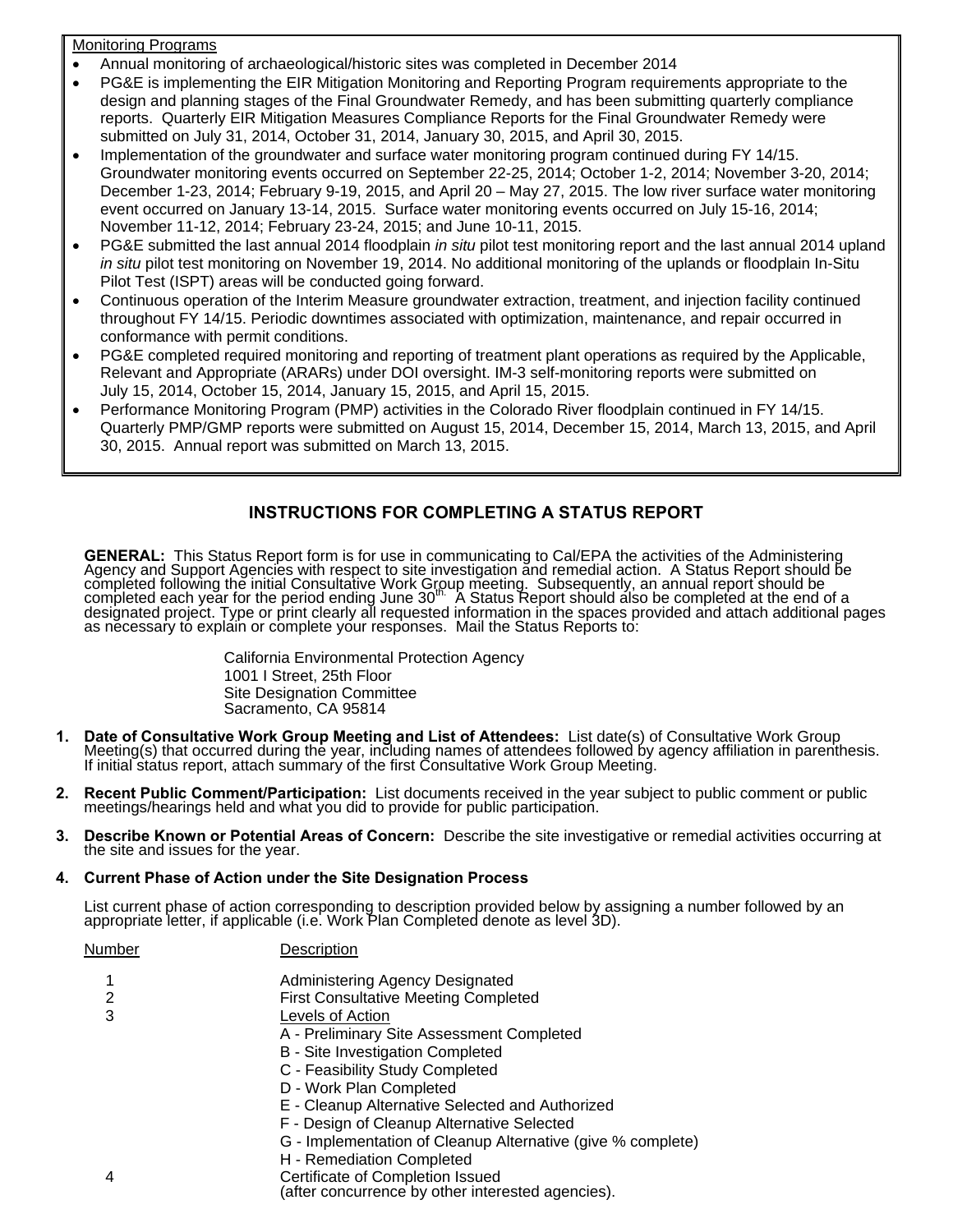- **5. Proposed Site Use:** Check the appropriate box or boxes which describe the planned use for the site:
	- (1) Commercial/Industrial/Retail; (2) Residential (single/multi-family, sale/rental product); (3) Park or Open space; (4) Schools, Hospitals, Day Care Centers or Other Non-residential Sensitive Uses.
- **6. List any Technical Problems:** Describe any technical issues impeding site investigative or cleanup activities.
- 7. Permits Required/Issued to Date and Pending Permit Issues: List any permits currently being required and/or issued by the Administering or Support Agency. List any permits currently pending approval and any requirements
- **8**. **Deed Restrictions/Land Use Controls:** Check applicable box and specify the date if the response is "yes."
- **9**. **Cleanup Levels:** Specify current contamination levels and proposed target cleanup levels for major contaminants.
- **10. Ongoing Monitoring:** Check the appropriate box(es) and/or specify any other type of ongoing monitoring that is in place. Specify approximate timeframes (using months/years) for monitoring, i.e., 11/06 1/10
- **11. Oversight Agency Costs Reimbursed to Date:** For the project, list agency, amount reimbursed followed by pending reimbursement in parenthesis, and brief description of services provided by each agency.
- 12. Additional Comments or Issues: If needed, attach additional sheets to describe any important issues not<br>previously addressed above such as issues discussed at last Consultative Work Group Meeting. In the event the<br>proj project. Please attach a copy of any Certificate of Completion and/or closure letter issued when submitting the final report.

Cal/EPA -- Site Designation Committee -- Status Report Form 5/06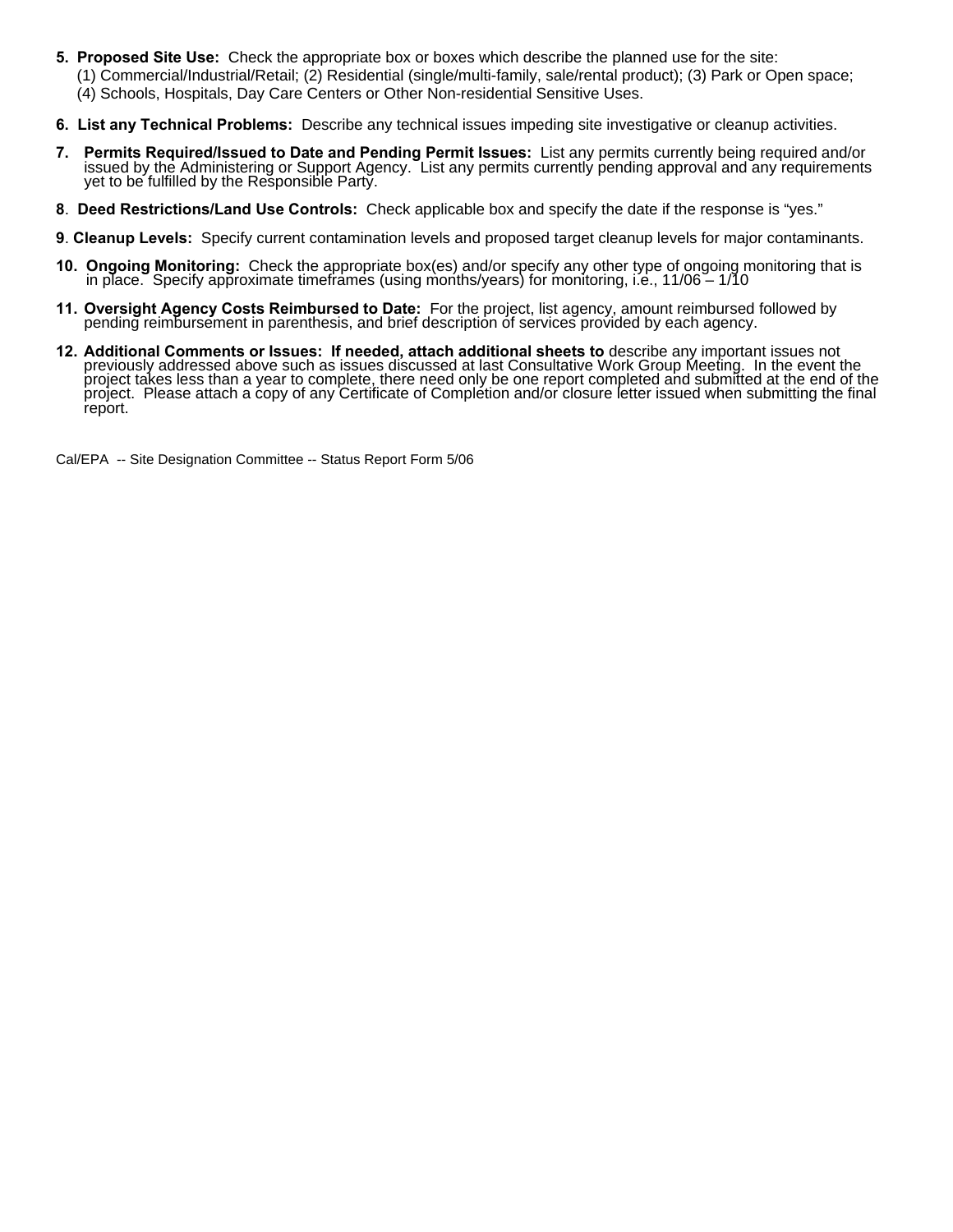# **PG&E Topock Compressor Station Annual Status Report July 2014 – June 2015**

## **ATTACHMENT A – Dates of Meetings and Lists of Attendees (Agencies)**

# **July 15, 2014 – Clearinghouse Task Force Face‐to‐Face Meeting**

 **Attendees:** Department of Toxic Substances Control (DTSC): Karen Baker, Yolanda Garza; U.S. Bureau of Land Management (BLM): Kim Liebhauser, Gloria Benson; Pacific Gas & Electric Company (PG&E): Glen Caruso, Sheryl Bilbrey, Yvonne Meeks; CH2M Hill on behalf of PG&E: Christina Hong; Arcadis on behalf of PG&E: Lisa Kellogg, Lisa Micheletti Cope; Keadjian & Associated on behalf of PG&E: Ed Moser (via telephone); Regional Water Quality Control Board (RWQCB): Robert Perdue; Hualapai Indian Tribe: Dawn Hubbs; Fort Mojave Indian Tribe (FMIT): Nora McDowell; Chemehuevi Indian Tribe (CIT): Steven Escobar; Cocopah Indian Tribe: Edgar Castillo, Jill McCormick; Colorado River Indian Tribe (CRIT): Doug Bonamici (via telephone); Technical Review Committee (TRC): Margaret Eggers

## **July 16, 2014 – Consultative Work Group Face‐to‐Face Meeting**

 **Attendees:** DTSC: Karen Baker, Aaron Yue, Yolanda Garza, Isabella Alasti, Chris Guerre (via phone), Jose Marcos (via telephone), Lori Hare (via telephone), Susan Wilcox (DTSC Consultant);  Environmental Science Associates (ESA) on behalf of DTSC**:** Addie Farrell, Shannon Stewart; Arizona Department of Environmental Quality (ADEQ): Danielle Taber (via telephone), Joey Pace (via telephone); California Department of Fish & Wildlife (DFW): Colorado River Board of California (CRB): Mark Van Vlack (via telephone); PG&E: Sheryl Bilbrey, Yvonne Meeks, Glenn Caruso, Juan Jayo, Valisa E. Nez, Glen Riddle, Danielle Starring, Curt Russell, Mike Zitske; CH2M Hill on behalf of PG&E: Christina Hong; Arcadis on behalf of PG&E: Lisa Kellogg, Lisa Micheletti‐ Cope, Eric Putnam, Hanna Rollins, Ben Wuerl; Keadjian on behalf of PG&E: Ed Moser (via telephone); RWQCB: Robert Perdue; U.S. BLM: Gloria Bulletts Benson, Kim Liebhauser; U.S. Bureau of Reclamation (BOR): Mark Slaughter, Jeff Smith; U.S. Dept. of the Interior (DOI): Pam Innis, Casey Padgett, Amber Tascherean, Sonia Overholser; Summit Technical Resources on behalf of DOI: Michael Anderson, David Back; U.S. Fish and Wildlife Service (USFWS): Carrie Marr; Metropolitan Water District (MWD): Bart Koch, Eddie Rigdon, Jill C. Teraoka, Maria Lopez (via telephone); Mojave County DPH; CIT: Ron Escobar, Steven Escobar; Cocopah Indian Tribe: Jill McCormick; CRIT: Doug Bonamici (via telephone); FMIT: Nora McDowell, Michael Sullivan; Legal Counsel for FMIT: Courtney Coyle, Steven McDonald; Hargis & Associates (H&A) for FMIT: Leo Leonhart, Shayne Kappus; Hualapai Indian Tribe: Dawn Hubbs; ETIC: Christa Marting; TRC: Margaret Eggers, Robert Prucha, Eric Rosenblum, Charlie Schlinger, Win Wright

# **July 17, 2014 – Geo/Hydro Technical Work Group Face‐to‐Face Meeting**

 **Attendees:** DTSC: Karen Baker, Aaron Yue, Yolanda Garza, Chris Guerre (via telephone), Jose Marcos (via telephone), Susan Wilcox (Consultant); USDOI: Pam Innis, Casey Padgett, Amber Taschereau; Summit Technical Resources on behalf of DOI: Michael Anderson, David Back; USBLM: Kim Liebhauser, Gloria Bulletts Benson; USBOR: Jeffery Smith, Mark Slaughter;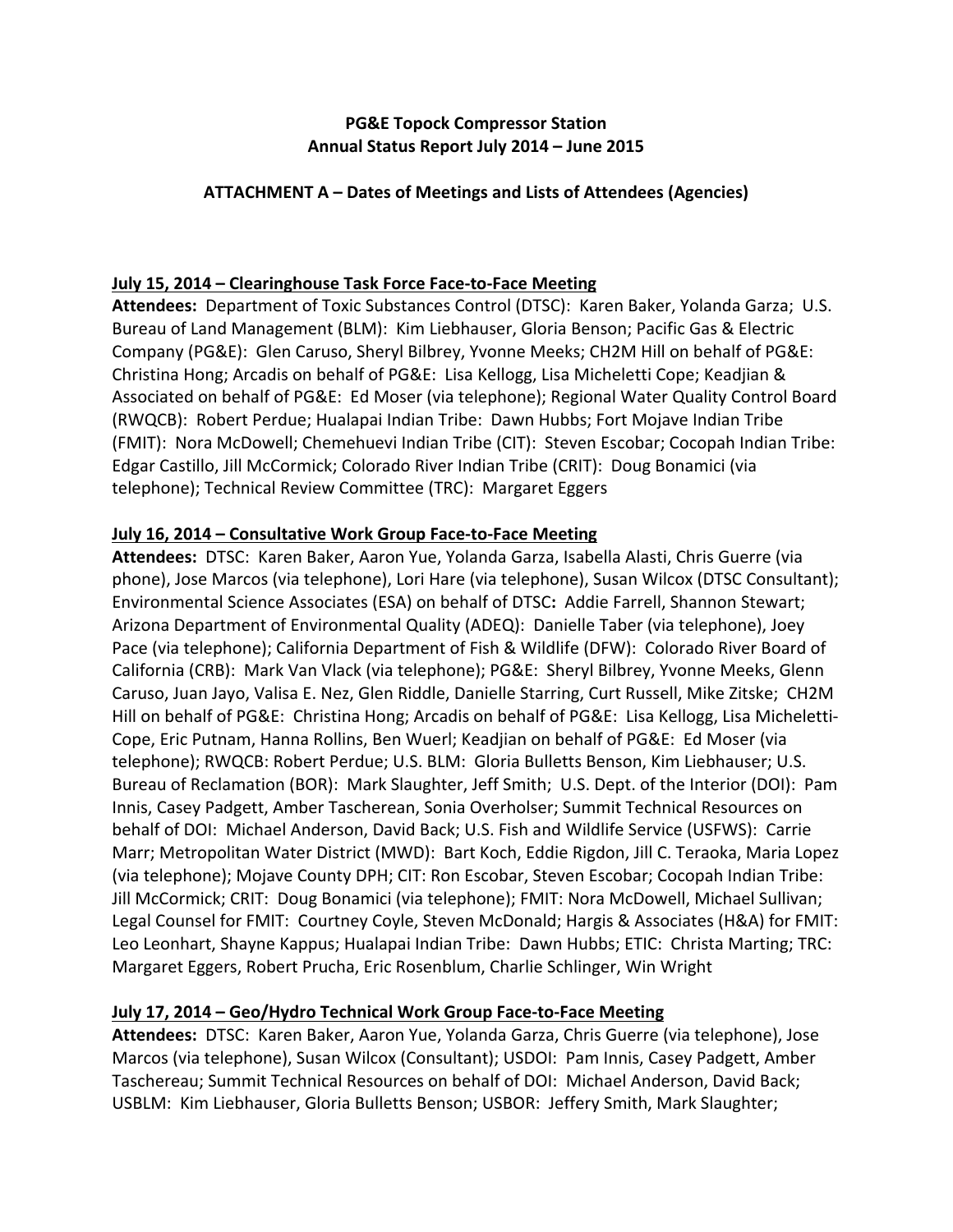USFWS: Carrie Marr; MWD: Eddie Rigdon, Maria Lopez (via telephone); ADEQ: Danielle Taber (via telephone), Joey Pace (via telephone); PG&E: Yvonne Meeks, Curt Russell, Glen Riddle, Valisa Nez, Glen Caruso (via telephone); CH2M Hill on behalf of PG&E: Christina Hong, Mike Cavaliere; Arcadis on behalf of PG&E: Fred Stanin, Ben Wuerl, Lisa Kellogg (via telephone), Hanna Rollins (via telephone), John Baxter (via telephone); CIT: Steven Escobar; Cocopah: Edgar Castillo; FMIT: Nora McDowell, Shayne Kappos, Michael Sullivan; Legal Counsel for FMIT: Courtney Coyle, Steven McDonald; H&A for FMIT: Leo Leonhart (via telephone); Hualapai: Dawn Hubbs; TRC: Bob Prucha, Charlie Schlinger, Margaret Eggers

### **August 19, 2014 – Clearinghouse Task Force Face‐to‐Face Meeting**

 **Attendees:** Department of Toxic Substances Control (DTSC): Karen Baker; U.S. Bureau of Land Management (BLM): Gloria Benson; Pacific Gas & Electric Company (PG&E): Glen Caruso, Kevin Sullivan, Yvonne Meeks; CH2M Hill on behalf of PG&E: Christina Hong; Arcadis on behalf of PG&E: Lisa Kellogg, Lisa Micheletti Cope; Keadjian & Associated on behalf of PG&E: Ed Moser; MWD: Eddie Rigdon, Maria Lopez; Hualapai Indian Tribe: Dawn Hubbs; Fort Mojave Indian Tribe (FMIT): Leo Leonhart; Colorado River Indian Tribe (CRIT): Doug Bonamici

## **September 16, 2014 – Clearinghouse Task Force Face‐to‐Face Meeting**

 **Attendees:** DTSC: Karen Baker, Yolanda Garza; DOI: Pam Innis; BLM: Kim Liebhauser, Renee Kovet; MWD: Eddie Rigdon (via telephone); PG&E: Kevin Sullivan, Yvonne Meeks, Glenn Caruso; CH2M Hill: Christina Hong, Frankie Burton; Arcadis: Lisa Kellogg, Lisa Micheletti Cope; Keadjian: Ed Moser; TRC: Margaret Eggers; Hualapai: Dawn Hubbs, Loretta Jackson‐Kelly; CRIT: Doug Bonamici; Chemehuevi: Raymond Mejia; Cocopah: Jill McCormick, Edgar Castillo; FMIT: Leo Leonhart (H&A), Nora McDowell

# **September 17, 2014 – Geo/Hydro Technical Work Group Face‐to‐Face Meeting**

 **Attendees:** DTSC: Karen Baker, Chris Guerre, Aaron Yue, Yolanda Garza, Perry Myers (via telephone); DOI: Pam Innis; Summit on behalf of DOI: David Back (via telephone); BLM: Renee Kolvet, Kim Liebhauser, Gloria Bullets Benson (via telephone); CRB: Vic Nguyen, Lindia Liu (via telephone); BOR: Jeff Smith (via telephone); ADEQ via telephone: Daniell Taber, Joey; MWD: Maria Lopez (via telephone); Geopentch on behalf of MWD: Eric Fordham (via telephone); PG&E: Yvonne Meeks, Glen Riddle, Curt Russell, Valisa Nez, Glenn Caruso, Kevin Sullivan, Danielle Starring (via telephone); Arcadis on behalf of PG&E: Lisa Kellogg, Lisa Cope, Ben Wuerl, Kristin Mancini; CH2M Hill on behalf of PG&E: Julie Eakins, Christina Hong, Mike Cavaliere, Nathan Betts, Martin Barackman (via telephone), Hanna Rollins (via telephone), Adrian LaPierre (via telephone), John Porcella (via telephone); Pivox on behalf of PG&E: Pivox on behalf of PG&E: Martin Bloes; Cox on behalf of PG&E: Mike Zischke (via telephone); CRIT: Doug Bonamici; FMIT: Leo Leonhart (H&A), Nora McDowell (via telephone), Courtney Coyle (legal, via telephone), Steve McDonald (legal, via telephone); Chemehuevi: Raymond Mejia; Cocopah: Edgar Castillo, Jill McCormick; Hualapai: Dawn Hubbs; TRC: Margaret Eggers, Win Wright, Eric Rosenblum, Bob Prucha, Charlie Schlinger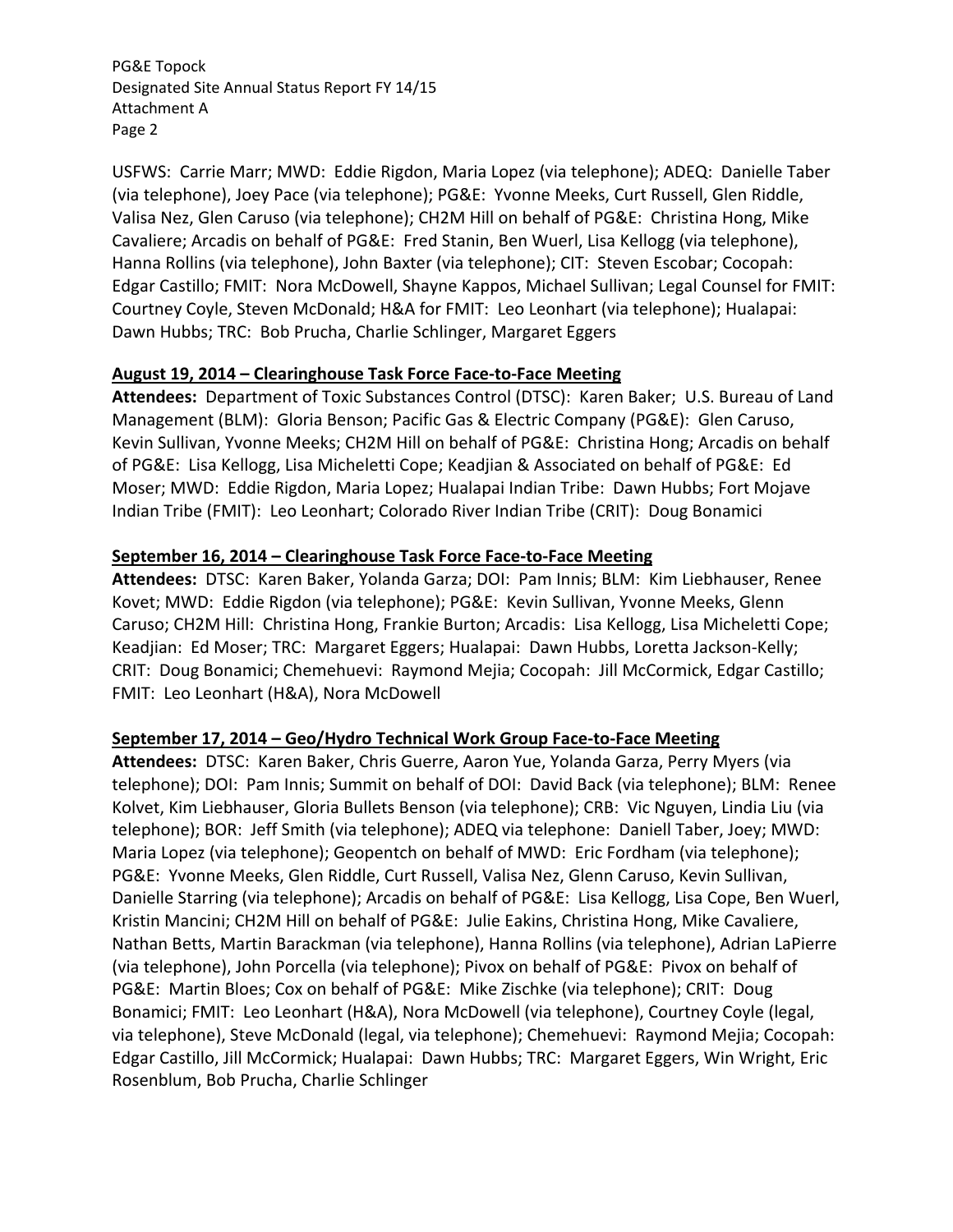### **October 28, 2014 – Clearinghouse Task Force Face‐to‐Face Meeting**

 **Attendees:** DTSC: Karen Baker, Yolanda Garza; DOI: Pam Innis; BLM: Amanda Dodson, Gloria Benson, Renee Kolvet; MWD: Bart Koch; PG&E: Yvonne Meeks, Glenn Caruso, Kevin Sullivan, Valisa Nez; CH2M Hill: Christina Hong; Arcadis: Lisa Micheletti Cope, Lisa Kellogg; Keadjian Associates: Ed Moser; Chemehuevi: Steven Escobar (via phone); Hualapai: Dawn Hubbs; CRIT: Doug Bonamici, Howard Magill, Edgar Castillo; FMIT: Leo Leonhart (H&A via phone); Nora McDowell (via phone); TRC: Margaret Eggers

## **October 29, 2014 – Consultative Work Group Face‐to‐Face Meeting**

 **Attendees:** DTSC: Karen Baker, Yolanda Garza, Aaron Yue, Chris Guerre, Susan Wilcox (consultant), Jose Marcos (via telephone), Lori Hare (via telephone); ESA on behalf of DTSC: Addie Farrell (via telephone), Sarah Spano (via telephone); SWRCB: Tom Vandenberg (via telephone); CRB: Lindia Liu (via telephone); PG&E: Yvonne Meeks, Curt Russell, Glenn Caruso, Valisa E. Nez, Kevin Sullivan; CH2M Hill on behalf of PG&E: Christina Hong; Arcadis on behalf of PG&E: Kristin Mancini, Lisa Micheletti‐Cope, Ben Wuerl; Cox on behalf of PG&E: Linda Klein (via telephone); Pivox on behalf of PG&E: Marty Bloes; USBLM: Gloria Bulletts Benson, Amanda Dodson, Renee Kolvet; USBOR: Jeff Smith; USDOI: Pam Innis; Summit Technical Resources, Inc. (on behalf of DOI): Michael Anderson, David Back; USFWS: Linda Miller (via telephone); MWD: Bart Koch, Eddie Rigdon, Jill C. Teraoka; ADEQ: Danielle Taber (via telephone); Mohave County DPH: Rachel Patterson; CIT: Raymond Mejia (via telephone), Steven Escobar (via telephone); Cocopah Indian Tribe: Edgar Castillo; CRIT: Howard Magill, Doug Bonamici, Amanda Barrera, David Harper; FMIT: Linda Otero, Courtney Coyle (Legal Counsel), Michael Sullivan (via telephone), Leo Leonhart (H&A), Kevin Fong (H&A), Jim Schwall  (H&A), Nora McDowell (retired, via telephone); Hualapai Indian Tribe: Dawn Hubbs; TRC: Charlie Schlinger, Margaret Eggers, Win Wright, Robert Prucha, Eric Rosenblum (via telephone)

### **October 29, 2014 – Geo/Hydro TWG Face‐to‐Face Meeting**

 **Attendees:** DTSC: Karen Baker, Aaron Yue, Chris Guerre, Yolanda Garza, Susan Wilcox (consultant); DOI: Pam Innis; Summit on behalf of DOI: Mike Anderson, David Back; BLM: Gloria Bullets Benson, Renee Kolvet; MWD: Bart Koch, Eddie Rigdon; Geopentech on behalf of MWD: Eric Fordham; ADEQ: Danielle Taber (via telephone); CRB: Linda Liu (via telephone); BOR: Jeff Smith; PG&E: Curt Russell, Yvonne Meeks, Kevin Sullivan, Glenn Caruso, Danielle Starring, Valisa Nez; Arcadis on behalf of PG&E: Curt Russell, Kristin Mancini, Ben Wuerl, Lisa Cope, Jon Baxter (via telephone), Craig Devine (via telephone), Fred Stantin (via telephone); CH2M Hill on behalf of PG&E: Mike Cavaliere, Christina Hong, Martin Barackman (via telephone), Nathan Betts (via telephone); FMIT: Linda Otero, Jim Schwall, Kevin Fong, Nora McDowell (via telephone), Courtney Coyle (legal via telephone), Leo Leonhart (H&A); Hualapai: Dawn Hubbs; Cocopah: Edgar Castillo; TRC: Margaret Eggers, Bob Prucha, Win Wright, Charlie Schlinger, Eric Rosenblum (via telephone), CRIT: Doug Bonamici, Howard Magill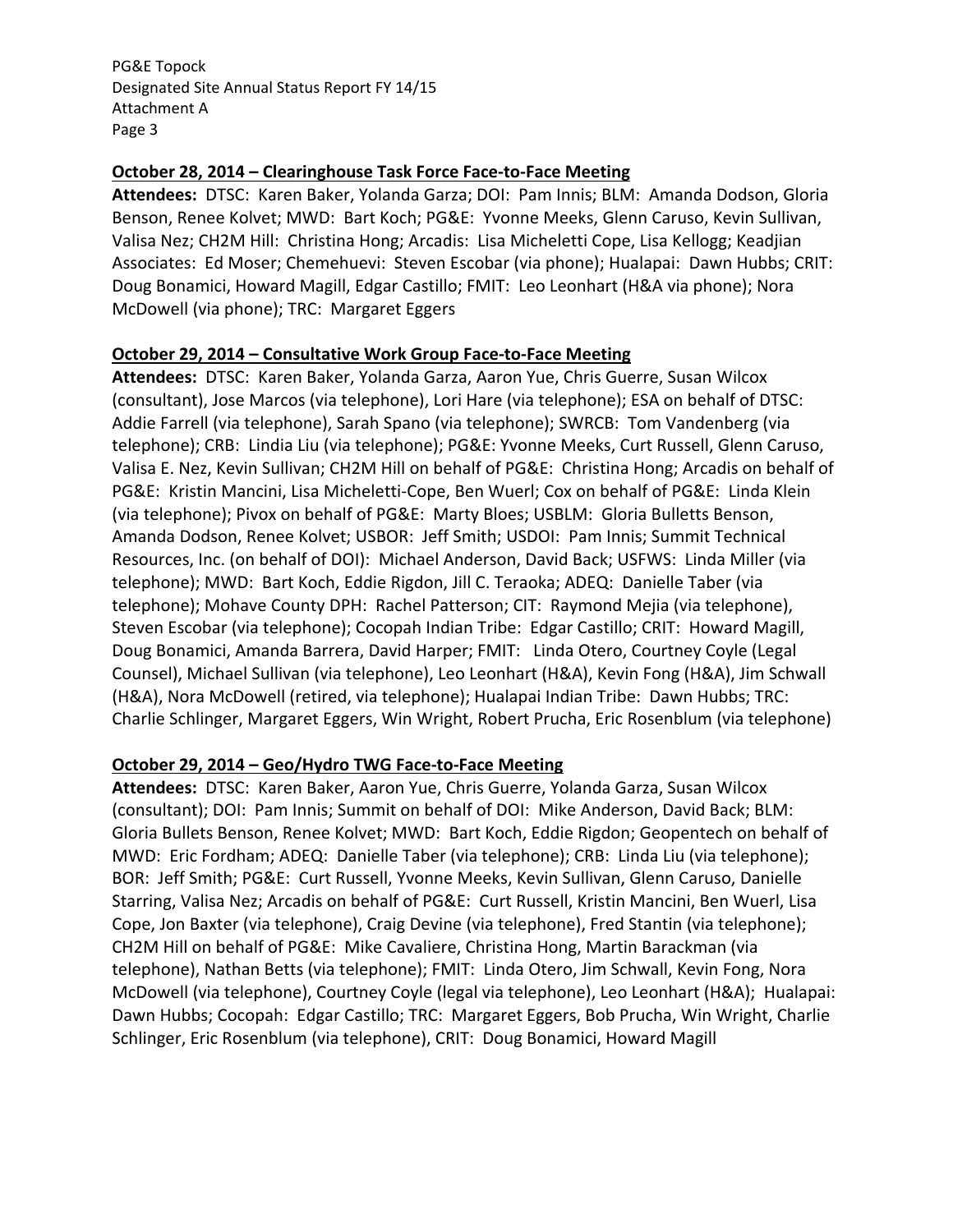## **October 30, 2014 – Geo/Hydro TWG Face‐to‐Face Meeting**

 **Attendees:** Chris Guerre, Aaron Yue, Susan Wilcox (consultant); DOI: Pam Innis; Summit on behalf of DOI: Michael Anderson, David Back; BLM: Gloria Bullets Benson, Renee Kolvet; Geopentech on behalf of MWD: Eric Fordham; BOR: Jeff Smith; PG&E: Yvonne Meeks, Glen Riddle, Glenn Caruso, Curt Russell; Pivox on behalf of PG&E: Marty Bloes; Arcadis on behalf of PG&E: Kristin Mancini, Ben Wuerl; CH2M Hill on behalf of PG&E: Christina Hong, Mike Cavaliere; FMIT: Linda Otero, Delbert Holmes, Jim Schwall (H&A), Kevin Fong (H&A); Cocopah: Edgar Castillo; TRC: Win Wright, Margaret Eggers, Bob Prucha, Charlie Schlinger; CRIT: Doug Bonamici

# **December 9, 2014 – Clearinghouse Task Force Face‐to‐Face Meeting**

 **Attendees:** DTSC: Karen Baker, Yolanda Garza; USDOI: Pam Innis; PG&E: Yvonne Meeks, Valisa Nez, Kevin Sullivan; CH2M Hill on behalf of PG&E: Christina Hong; Arcadis on behalf of PG&E: Lisa Micheletti‐Cope; Keadjian Associates on behalf of PG&E: Edward Moser; BLM: Gloria Benson, Renee Kolvet; MWD: Eddie Rigdon (via telephone); Cocopah: Edgar Castillo, Jill McCormick; Hualapai: Dawn Hubbs; CRIT: Howard Magill; FMIT: Nora McDowell (via telephone); Chemehuevi: Raymond Mejia; TRC: Eric Rosenblum

# **January 20, 2015 – Clearinghouse Task Force Face‐to‐Face Meeting**

 **Attendees:** DTSC: Karen Baker, Yolanda Garza; USDOI: Pam Innis; BLM: Amanda Dodson; MWD: Maria Lopez (via telephone), Eddie Ridgon (via telephone); PG&E: Yvonne Meeks (via telephone), Valisa Nez (via telephone), Kevin Sullivan, Curt Russell; On behalf of PG&E: CH2M Hill: Christina Hong, Jay Piper; Arcadis: Lisa Micheletti‐Cope; Keadjian Associates, LLC: Ed Moser (via telephone); Chemehuevi: Steven Escobar (via telephone); CRIT: Doug Bonamici (via telephone), Howard Magill (via telephone); Cocopah: Edgar Castillo (via telephone); Hualapai: Dawn Hubbs, Bennett Jackson; FMIT: Leo Leonhart (via telephone), Nora McDowell (via telephone), Linda Otero (via telephone); TRC: Eric Rosenblum (via telephone)

### **February 17, 2015 – Clearinghouse Task Force Face‐to‐Face Meeting**

 **Attendees:** DTSC: Karen Baker, Yolanda Garza; BLM: Rene Kolvet, Amanda Dodson (via telephone); MWD: Maria Lopez (via telephone), Eddie Ridgon (via telephone); PG&E: Yvonne Meeks, Valisa Nez (via telephone), Kevin Sullivan; On behalf of PG&E: CH2M Hill: Christina Hong; Arcadis: Lisa Micheletti‐Cope; Keadjian Associates, LLC: Ed Moser (via telephone); Chemehuevi: Steven Escobar, Raymond Mejia; CRIT: Doug Bonamici, Howard Magill; Cocopah: Edgar Castillo; Hualapai: Dawn Hubbs, Bennett Jackson; FMIT: Leo Leonhart, Nora McDowell, Charlotte Knox; TRC: Margaret Eggers

### **February 18, 2015 – Consultative Work Group Face‐to‐Face Meeting**

 **Attendees:** DTSC: Karen Baker, Yolanda Garza, Aaron Yue, Chris Guerre, Isabella Alasti, Susan Wilcox (consultant), Jose Marcos (via telephone), Lori Hare (via telephone); SWRCB: Tom Vandenberg (via telephone); PG&E: Yvonne Meeks, Curt Russell, Valisa E. Nez (via telephone), Kevin Sullivan, Danielle Starring, Juan Jayo (via telephone); CH2M Hill on behalf of PG&E: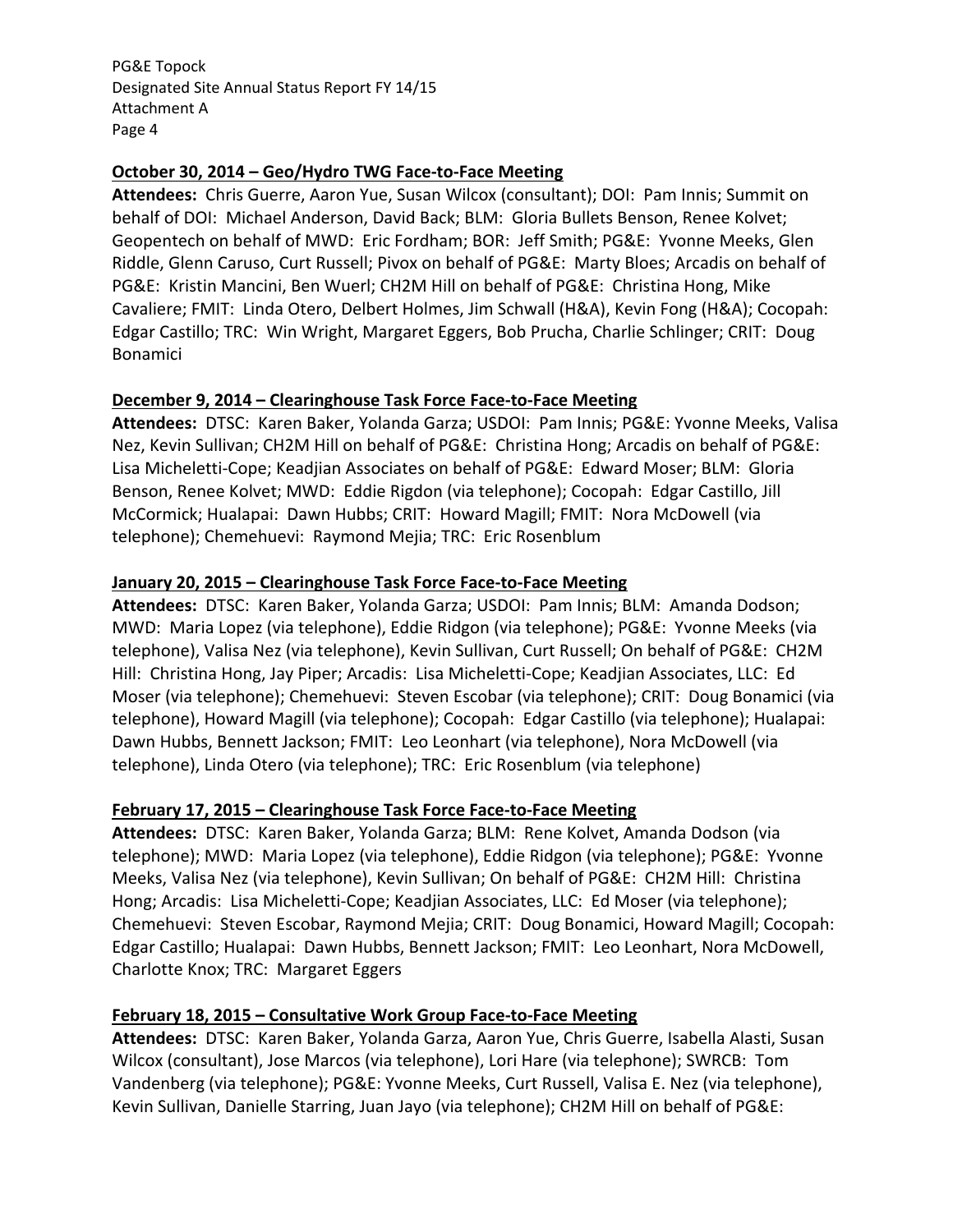Christina Hong; Arcadis on behalf of PG&E: Kristin Mancini, Lisa Micheletti‐Cope, Ben Wuerl (via telephone), Eric Putnam; Pivox on behalf of PG&E: Marty Bloes (via telephone); USBLM: Gloria Bulletts Benson, Amanda Dodson, Renee Kolvet; USDOI: Amber Taschereau; Summit Technical Resources, Inc. (on behalf of DOI): David Back (via telephone); MWD: Jill C. Teraoka (via telephone), Maria Lopez (via telephone); Mohave County DPH: Maryann Roche; CIT: Raymond Mejia, Steven Escobar; Cocopah Indian Tribe: Edgar Castillo; CRIT: Howard Magill, Doug Bonamici; FMIT: Nora McDowell, Charlotte Knox,Courtney Coyle (Legal Counsel), Leo  Leonhart (H&A); Hualapai Indian Tribe: Dawn Hubbs, Bennett Jackson; TRC: Charlie Schlinger, Margaret Eggers, Win Wright, Robert Prucha, Eric Rosenblum

## **February 19, 2015 – Geo/Hydro Technical Work Group Face‐to‐Face Meeting**

 **Attendees:** DTSC: Chris Guerre, Aaron Yue, Karen Baker, Yolanda Garza, Susan Furnas (DTSC Consultant); ESA on behalf of DTSC: Addie Farrell (via telephone); DOI: Mike Anderson; Summit on behalf of DOI: David Back (via telephone); BOR: Jeff Smith; BLM: Renee Kolvet (via telephone); MWD: Maria Lopez (via telephone); Geopentech on behalf of MWD: Eric Fordham (via telephone); PG&E: Yvonne Meeks, Curt Russell, Danielle Starring, Juan Jayo (via telephone); CH2M Hill on behalf of PG&E: Christina Hong, Mike Cavaliere; Arcadis on behalf of PG&E: Margy Gentile, Jonathan Roller, Kristin Mancini, Ben Wuerl (via telephone), Fred Stanin (via telephone); FMIT: Charlotte Knox, Nora McDowell, Leo Leonhart (H&A), Courtney Coyle (Legal Counsel via telephone); Hualapai: Dawn Hubbs, Bennett Jackson; CRIT: Howard Magill; Cocopah: Edgar Castillo; CIT: Raymond Mejia; TRC: Margaret Eggers, Bob Prucha, Charlie Schlinger, Eric Rosenblum, Win Wright

## **March 17, 2015 – Clearinghouse Task Force Face‐to‐Face Meeting**

 **Attendees:** DTSC: Karen Baker, Yolanda Garza; PG&E: Yvonne Meeks, Kevin Sullivan, Valisa Nez (via telephone); Arcadis on behalf of PG&E: Lisa Cope; CH2M Hill on behalf of PG&E: Lisa Cope; DOI: Pam Innis; BLM: Gloria Benson, Kim Liebhauser, Renee Kolvet; MWD: Eddie Rigdon (via telephone), Maria Lopez (via telephone); Chemehuevi: Amanda Sansoucie, Steven Escobar; FMIT: Charlotte Knox, Leo Leonhart (H&A), Nora McDowell (via telephone); Hualapai: Dawn Hubbs; TRC: Margaret Eggers; Cocopah: Edgar Castillo (via telephone)

### **March 18, 2015 – Geo/Hydro Technical Work Group Face‐to‐Face Meeting**

 **Attendees:** DTSC: Yolanda Garza, Chris Guerre (via telephone), Aaron Yue (via telephone), Karen Baker (via telephone), Susan Furnas (DTSC Consultant via telephone); DOI: Pam Innis; BLM: Gloria Benson, Renee Kolvet (via telephone); BOR via telephone: Jeff Smith; PG&E: Curt Russell, Yvonne Meeks; CH2M Hill on behalf of PG&E: Christina Hong, Mike Cavalier; Arcadis on behalf of PG&E via telephone: Fred Stantin, Richard Orens; ADEQ via telephone: Danielle Taber, Julie Hoskin; CRB via telephone: Mark Van Vlack, Lyndia Liu; MWD via telephone: Maria Lopez; FMIT: Charlotte Knox, Leo Leonhart (H&A), Nora McDowell (via telephone), Courtney Coyle (via telephone); CIT: Amanda Sansoucie, Steven Escobar; Hualapai: Dawn Hubbs, Loretta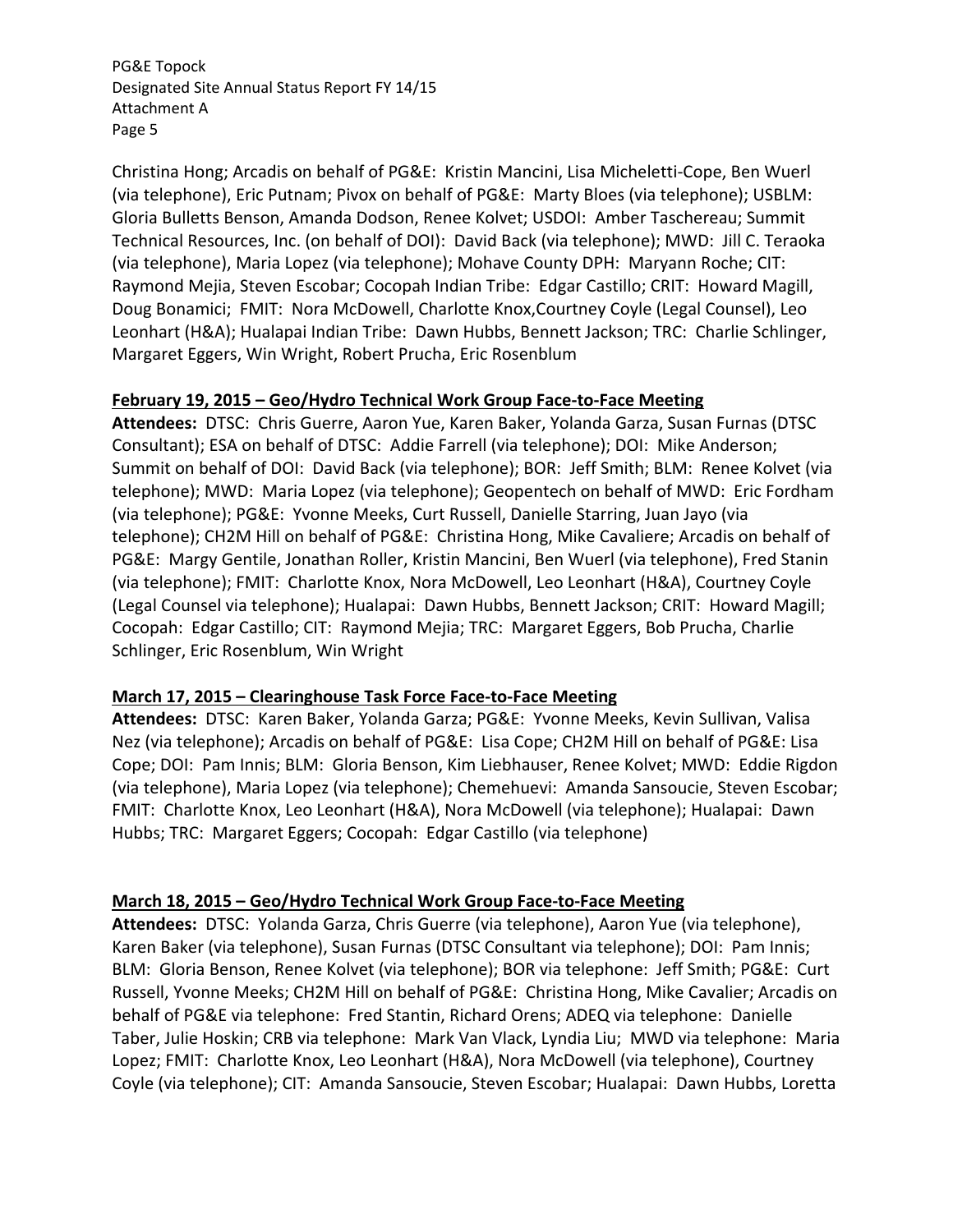Jackson‐Kelly; Cocopah via telephone: Edgar Castillo; TRC: Bob Prucha, Margaret Eggers, Charlie Schlinger, Win Wright

# **April 21, 2015 – Clearinghouse Task Force Face‐to‐Face Meeting**

 **Attendees:** DTSC: Karen Baker; DOI: Pam Innis; BLM: Kim Liebhauser, Renee Kolvet, Gloria Benson (via telephone); MWD: Eddie Rigdon, Bart Koch; PG&E: Yvonne Meeks, Valisa Nez; CH2M Hill on behalf of PG&E: Christina Hong; Arcadis on behalf of PG&E: Lisa Micheletti Cope; Keadjian on behalf of PG&E: Ed Moser (via telephon); FMIT: Charlotte Knox, Nora McDowell (via telephone); Leo Leonhart (H&A); CRIT: Doug Bonamici, Howard Magill; Cocopah: Edgar Castillo, Jill McCormick; Hualapai: Bennett Jackson, Dawn Hubbs; Chemehuevi: Amanda Sansoucie; TRC: Margaret Eggers

# **April 22, 2015 – Consultative Work Group Face‐to‐Face Meeting**

 **Attendees:** DTSC: Karen Baker, Yolanda Garza, Aaron Yue, John Meerscheidt, Perry Myers, Susan Furnas (consultant), Chris Guerre (via telephone), Lori Hare (via telephone); ESA on behalf of DTSC: Bobbette Biddulph, Addie Farrell (via telephone), Shannon Stewart (via telephone), Andee K Leisy (via telephone), Sara Spano (via telephone); CRWQCB: Jose Cortez (via telephone); CRB: Robert Perdue; PG&E: Yvonne Meeks, Curt Russell, Juan Jayo, Valisa E. Nez (via telephone); CH2M Hill on behalf of PG&E: Christina Hong; Arcadis on behalf of PG&E: Kristin Mancini, Richard Orens, Perry Stevens, Eric Putnam (via telephone); BLM: Renee Kolvet, Gloria Bulletts Benson (via telephone); BOR: Jeff Smith; DOI: Pam Innis; MWD: Bart Koch, Eddie Rigdon, Maria Lopez (via telephone), Jill C. Teraoka (via telephone); CIT: Amanda Sansoucie; Cocopah Indian Tribe: Edgar Castillo, Jill McCormick; CRIT: Howard Magill, Doug Bonamici; FMIT: Charlotte Knox, Leo Leonhart (H&A), Courtney Coyle (Legal Rep.) (via telephone), Nora McDowell (via telephone); Hualapai Indian Tribe: Dawn Hubbs, Bennett Jackson; TRC: Margaret Eggers, Robert Prucha, Eric Rosenblum, Charlie Schlinger, Win Wright

# **April 22, 2015 – Geo/Hydro Technical Work Group Face‐to‐Face Meeting**

 **Attendees:** DTSC: Karen Baker, Aaron Yue, John Meerscheidt, Yolanda Garza, Susan Furnas (consultant), DOI: Pam Innis; BOR: Jeff Smith; MWD: Eddie Rigdon, Maria Lopez, Jill Teraoka; PG&E: Yvonne Meeks, Curt Russell, Juan Jayo; CH2M Hill on behalf of PG&E: Christina Hong; Arcadis on behalf of PG&E: Kristin Mancini, Steven Perry, Richard Orens; FMIT: Leo Leonhart, Charlotte Knox; Cocopah: Edgar Castillo, Jill McCormick; Chemehuevi: Amanda Sansoucie; Hualapai: Dawn Hubs; CRIT: Doug Bonamici, Howard Magill; TRC: Charlie Schlinger, Win Wright, Eric Rosenblum, Bob Prucha, Margaret Eggers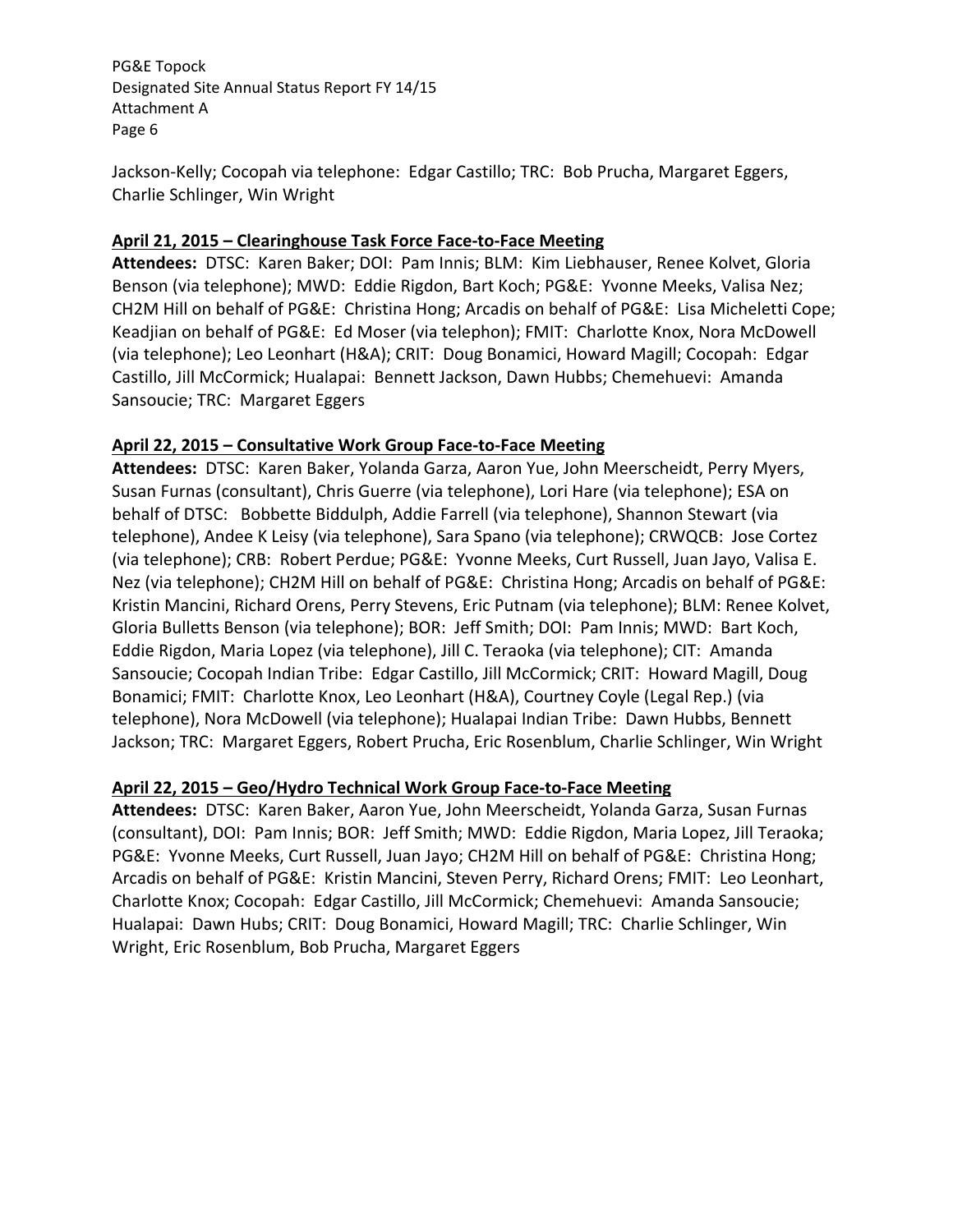# **PG&E Topock Compressor Station Annual Status Report July 2014 – June 2015**

## **ATTACHMENT B – Invitees to Consultative Work Group Meetings**

## **July 16, 2014 – Consultative Work Group Face‐to‐Face Meeting**

 **Notified and Invited:** Arizona Department of Environmental Quality (ADEQ), California Regional Water Quality Control Board (CRWQCB), Chemehuevi Indian Tribe (CIT), Coachella Valley Water District, Cocopah Indian Tribe, Colorado River Indian Tribe (CRIT), Colorado River Board (CRB), Department of Toxic Substances Control (DTSC) and their consultants Environmental Science Associates (ESA), Fort Mojave Indian Tribe (FMIT) and their consultants Law Office of Courtney Coyle, The McDonald Law Firm, Hargis & Associates (H&A), Fort Yuma‐Quechan Indian Tribe, Hualapai Indian Tribe, Indian Health Services (IHS), Metropolitan Water District (MWD) and their consultants Geopentech, Mohave County Department of Public Health (DPH), Pacific Gas & Electric Company (PG&E) and their consultants CH2M Hill, Arcadis, Law Offices of J. Drew Page, and Pivox Corp., San Diego County Water Authority (SDCWA), Senator Feinstein's Office, Technical Review Committee Members (TRC): Katz & Associates, Inc., CD&E, Rosenblum Environmental, Eggers Environmental, Integrated Hydro Systems, LLC, HDR Engineering, Inc., Southwest Hydro‐Logic, Torres‐Martinez Indian Tribe, Twenty‐Nine Palms Indian Tribe, U.S. Bureau of Land Management (BLM), U.S. Bureau of Reclamation (BOR), U.S. Department of Interior (DOI) and their consultants Herndon Solutions Group, and Summit Technical Resources, U.S. Environmental Protection Agency (USEPA), US Fish & Wildlife Services (USFWS)

# **October 29, 2014 – Consultative Work Group Face‐to‐Face Meeting**

 **Notified and Invited:** ADEQ, CIT, Coachella Valley Water District, Cocopah Indian Tribe, CRB, CRIT, CRWQCB, DTSC and their consultants ESA, FMIT and their consultants Law Office of Courtney Coyle, The McDonald Law Firm, and H&A, Fort Yuma‐Quechan Indian Tribe, Hualapai Indian Tribe, IHS, Mohave County DPH, MWD and their consultants Geopentech, PG&E and their consultants CH2M Hill, Arcadis, Law Offices of J. Drew Page, Pivox, SDCWA, Technical Review Committee Members (TRC): Katz & Associates, Inc., CD&E, Rosenblum Environmental, Eggers Environmental, Integrated Hydro Systems, LLC, HDR Engineering, Inc., Southwest Hydro‐ Logic, Torres‐Martinez Indian Tribe, Twenty‐nine Palms Indian Tribe, USBLM, USBOR, USDOI and their consultants Herndon Solutions Group and Summit Technical Resources, USEPA, USFWS

# **February 18, 2015 – Consultative Work Group Face‐to‐Face Meeting**

 **Notified and Invited:** ADEQ, CIT, Coachella Valley Water District, Cocopah Indian Tribe, CRB, CRIT, CRWQCB, Department of Fish & Wildlife (DFW), DTSC and their consultants ESA, FMIT and their consultants Law Office of Courtney Coyle, The McDonald Law Firm, and H&A, Fort Yuma‐ Quechan Indian Tribe, Hualapai Indian Tribe, IHS, Mohave County DPH, MWD and their consultants Geopentech, PG&E and their consultants CH2M Hill, Arcadis, Law Offices of J. Drew Page, Pivox, SDCWA, Technical Review Committee Members (TRC): Katz & Associates, Inc., CD&E, Rosenblum Environmental, Eggers Environmental, Integrated Hydro Systems, LLC, HDR Engineering, Inc., Southwest Hydro‐Logic, Torres‐Martinez Indian Tribe, Twenty‐nine Palms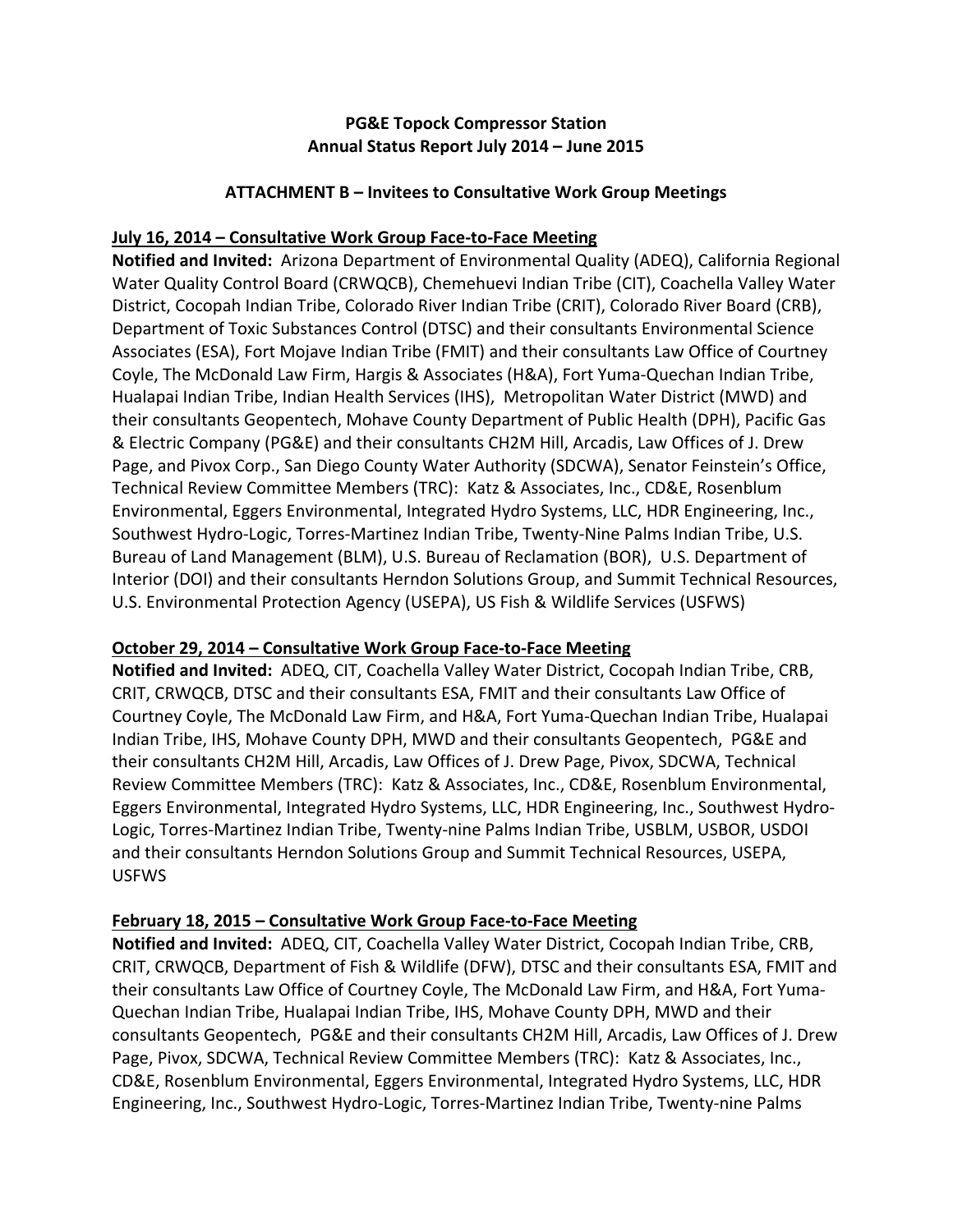Indian Tribe, USBLM, USBOR, USDOI and their consultants Herndon Solutions Group and Summit Technical Resources, USEPA, USFWS

# **Aprill 22, 2015 – Consultative Work Group Face‐to‐Face Meeting**

 **Notified and Invited:** ADEQ, CIT, Coachella Valley Water District, Cocopah Indian Tribe, CRB, CRIT, CRWQCB, DFW, DTSC and their consultants ESA, FMIT and their consultants Law Office of Courtney Coyle, The McDonald Law Firm, and H&A, Fort Yuma‐Quechan Indian Tribe, Hualapai Indian Tribe, IHS, Mohave County DPH, MWD and their consultants Geopentech, PG&E and their consultants CH2M Hill, Arcadis, Law Offices of J. Drew Page, Pivox, SDCWA, Technical Review Committee Members (TRC): Katz & Associates, Inc., CD&E, Rosenblum Environmental, Eggers Environmental, Integrated Hydro Systems, LLC, HDR Engineering, Inc., Southwest Hydro‐ Logic, Torres‐Martinez Indian Tribe, Twenty‐nine Palms Indian Tribe, USBLM, USBOR, USDOI and their consultants Herndon Solutions Group and Summit Technical Resources, USEPA, USFWS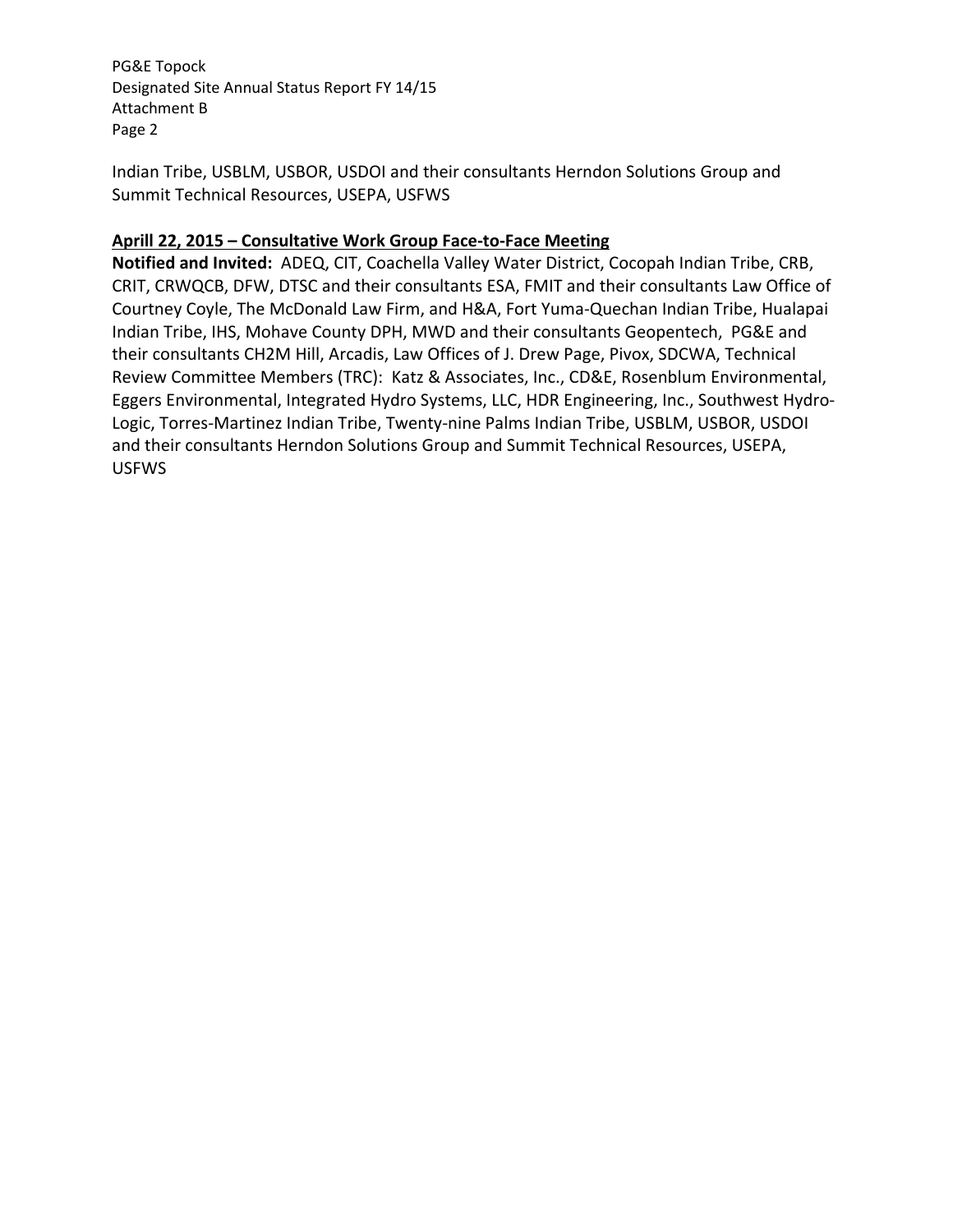# **PG&E Topock Compressor Station Annual Status Report July 2014 – June 2015**

## **ATTACHMENT C – Invitees to Sub‐Committee Meetings**

# **July 15, 2014 – Clearinghouse Task Force, Face‐to‐Face Meeting**

 **Notified and Invited**: Chemehuevi Indian Tribe (CIT), Cocopah Indian Tribe, Colorado River Indian Tribe (CRIT), Department of Toxic Substances Control (DTSC), Eggers Environmental Inc., Fort Mojave Indian Tribe and their consultant Hargis & Associated (H&A), Hualapai Indian Tribe, Metropolitan Water District (MWD), Pacific Gas & Electric Company (PG&E) and their consultants Arcadis, CH2M Hill, Keadjian Associates, LLC, U.S. Bureau of Land Management (BLM), U.S. Department of Interior (DOI)

# **July 17, 2014 – Geo/Hydro Technical Work Group Face‐To‐Face Meeting**

 **Notified and Invited:** Arizona Department of Environmental Quality (ADEQ), California Regional Water Quality Control Board (CRWQCB), CIT, Coachella Valley Water District, Cocopah Indian Tribe, CRIT, Colorado River Board (CRB), DTSC and their consultants Environmental Science Associates (ESA), FMIT and their consultants Law Office of Courtney Coyle, The McDonald Law Firm, H&A, Fort Yuma‐Quechan Indian Tribe, Hualapai Indian Tribe, Indian Health Services (IHS), MWD and their consultants Geopentech, Mohave County Department of Public Health (DPH), PG&E and their consultants CH2M Hill, Arcadis, Law Offices of J. Drew Page, and Pivox Corp., San Diego County Water Authority (SDCWA), Senator Feinstein's Office, Technical Review Committee Members (TRC): Katz & Associates, Inc., CD&E, Rosenblum Environmental, Eggers Environmental, Integrated Hydro Systems, LLC, HDR Engineering, Inc., Southwest Hydro‐Logic, Torres‐Martinez Indian Tribe, Twenty‐Nine Palms Indian Tribe, USBLM, U.S. Bureau of Reclamation (BOR), U.S. DOI and their consultants Herndon Solutions Group, and Summit Technical Resources, U.S. Environmental Protection Agency (USEPA), US Fish & Wildlife Services (USFWS)

# **August 19, 2014 – Clearinghouse Task Force, Face‐to‐Face Meeting**

 **Notified and Invited**: CIT, Cocopah Indian Tribe, CRIT, DTSC, Eggers Environmental Inc., FMIT and their consultant H&A, Hualapai Indian Tribe, MWD, PG&E and their consultants Arcadis, CH2M Hill, & Keadjian Associates, LLC, USBLM, USDOI

## **September 17, 2014 – Geo/Hydro Technical Work Group Face‐To‐Face Meeting**

 **Notified and Invited:** ADEQ, CRWQCB, CIT, Coachella Valley Water District, Cocopah Indian Tribe, CRIT, CRB, DTSC and their consultants ESA, FMIT and their consultants Law Office of Courtney Coyle, The McDonald Law Firm, H&A, Fort Yuma‐Quechan Indian Tribe, Hualapai Indian Tribe, IHS, MWD and their consultants Geopentech, Mohave County DPH, PG&E and their consultants CH2M Hill, Arcadis, Law Offices of J. Drew Page, and Pivox Corp., SDCWA, Senator Feinstein's Office, TRC: Katz & Associates, Inc., CD&E, Rosenblum Environmental, Eggers Environmental, Integrated Hydro Systems, LLC, HDR Engineering, Inc., Southwest Hydro‐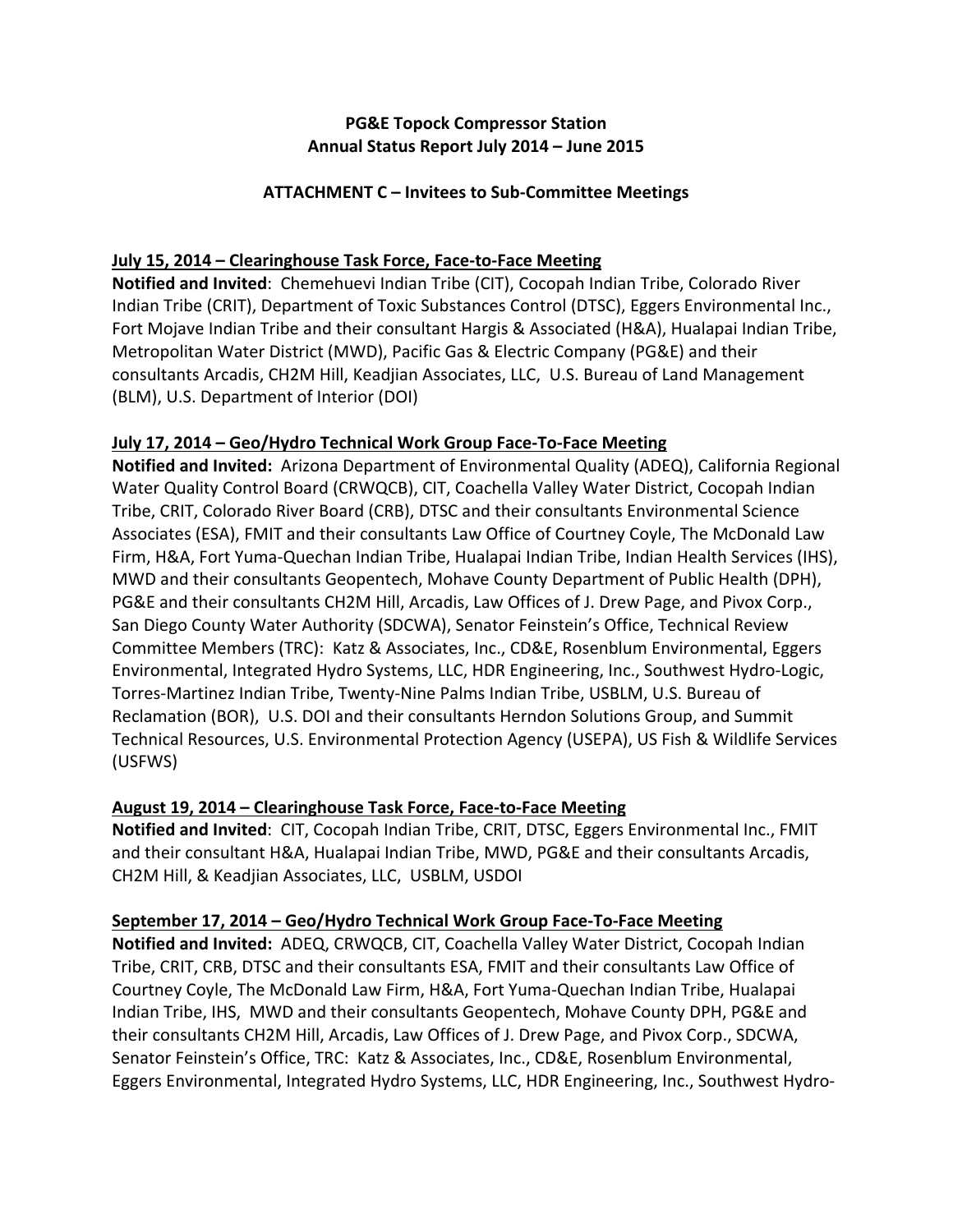Logic, Torres‐Martinez Indian Tribe, Twenty‐Nine Palms Indian Tribe, USBLM, USBOR, USDOI and their consultants Herndon Solutions Group, and Summit Technical Resources, USEPA, USFWS

## **September 23, 2014 – Clearinghouse Task Force, Face‐to‐Face Meeting**

 **Notified and Invited**: CIT, Cocopah Indian Tribe, CRIT, DTSC, Eggers Environmental Inc., FMIT and their consultant H&A, Hualapai Indian Tribe, MWD, PG&E and their consultants Arcadis, CH2M Hill, & Keadjian Associates, LLC, USBLM, USDOI

# **October 28, 2014 – Clearinghouse Task Force, Face‐to‐Face Meeting**

 **Notified and Invited**: CIT, Cocopah Indian Tribe, CRIT, DTSC, Eggers Environmental Inc., FMIT and their consultant H&A, Hualapai Indian Tribe, MWD, PG&E and their consultants Arcadis, CH2M Hill, & Keadjian Associates, LLC, USBLM, USDOI

# **October 29, 2014 – Geo/Hydro Technical Work Group Face‐To‐Face Meeting**

 **Notified and Invited:** ADEQ, CRWQCB, CIT, Coachella Valley Water District, Cocopah Indian Tribe, CRIT, CRB, DTSC and their consultants ESA, FMIT and their consultants Law Office of Courtney Coyle, The McDonald Law Firm, H&A, Fort Yuma‐Quechan Indian Tribe, Hualapai Indian Tribe, IHS, MWD and their consultants Geopentech, Mohave County DPH, PG&E and their consultants CH2M Hill, Arcadis, Law Offices of J. Drew Page, and Pivox Corp., SDCWA, Senator Feinstein's Office, TRC: Katz & Associates, Inc., CD&E, Rosenblum Environmental, Eggers Environmental, Integrated Hydro Systems, LLC, HDR Engineering, Inc., Southwest Hydro‐ Logic, Torres‐Martinez Indian Tribe, Twenty‐Nine Palms Indian Tribe, USBLM, USBOR, USDOI and their consultants Herndon Solutions Group, and Summit Technical Resources, USEPA, USFWS

# **October 30, 2014 – Geo/Hydro Technical Work Group Face‐To‐Face Meeting**

 **Notified and Invited:** ADEQ, CRWQCB, CIT, Coachella Valley Water District, Cocopah Indian Tribe, CRIT, CRB, DTSC and their consultants ESA, FMIT and their consultants Law Office of Courtney Coyle, The McDonald Law Firm, H&A, Fort Yuma‐Quechan Indian Tribe, Hualapai Indian Tribe, IHS, MWD and their consultants Geopentech, Mohave County DPH, PG&E and their consultants CH2M Hill, Arcadis, Law Offices of J. Drew Page, and Pivox Corp., SDCWA, Senator Feinstein's Office, TRC: Katz & Associates, Inc., CD&E, Rosenblum Environmental, Eggers Environmental, Integrated Hydro Systems, LLC, HDR Engineering, Inc., Southwest Hydro‐ Logic, Torres‐Martinez Indian Tribe, Twenty‐Nine Palms Indian Tribe, USBLM, USBOR, USDOI and their consultants Herndon Solutions Group, and Summit Technical Resources, USEPA, USFWS

## **December 9, 2014 – Clearinghouse Task Force, Face‐to‐Face Meeting**

 **Notified and Invited**: CIT, Cocopah Indian Tribe, CRIT, DTSC, Eggers Environmental Inc., FMIT and their consultant H&A, Hualapai Indian Tribe, MWD, PG&E and their consultants Arcadis, CH2M Hill, & Keadjian Associates, LLC, USBLM, USDOI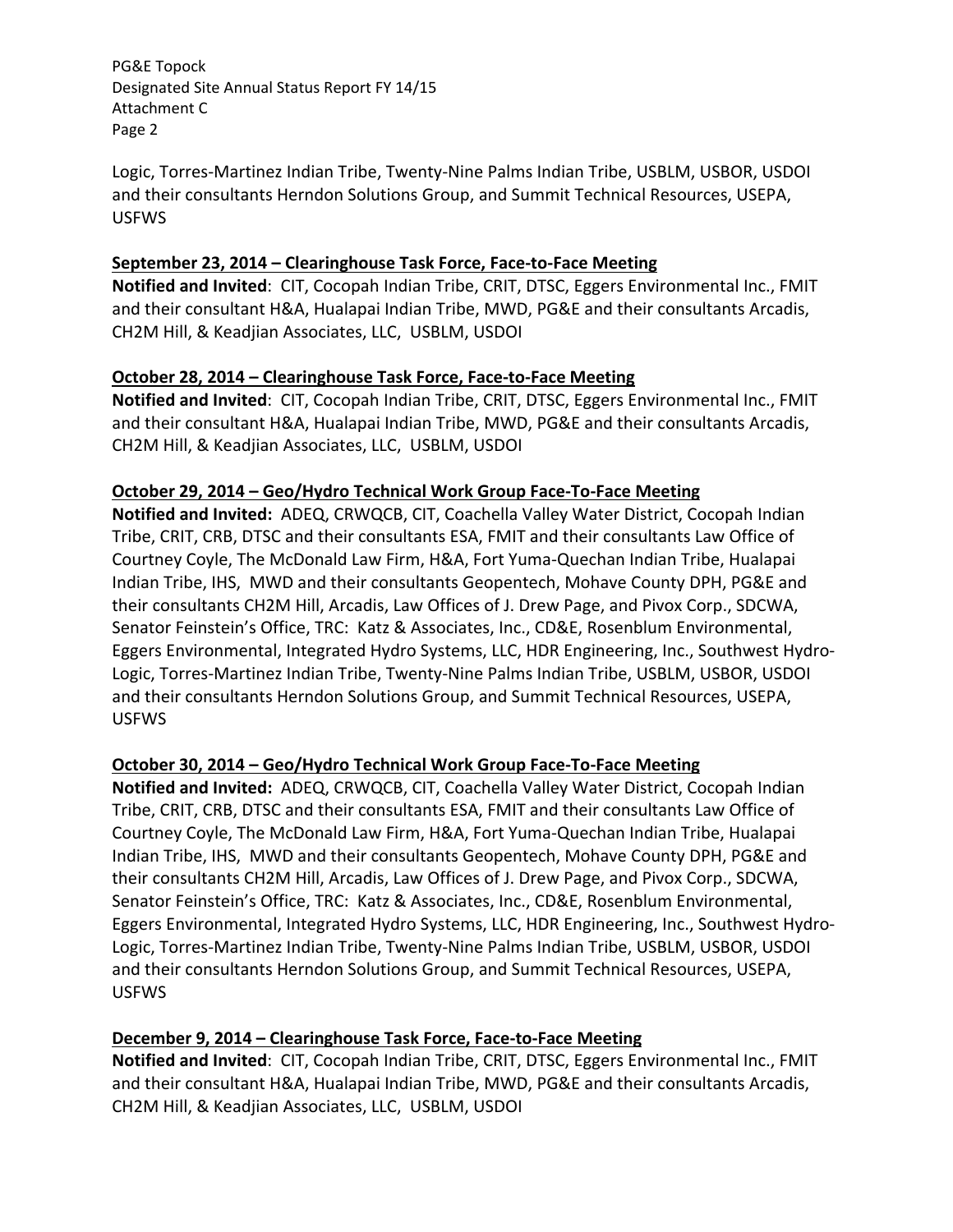## **January 20, 2015 – Clearinghouse Task Force Face‐to‐Face Meeting**

 **Notified and Invited:** CIT, Cocopah Indian Tribe, CRIT, DTSC, Eggers Environmental Inc., FMIT and their consultant H&A, Hualapai Indian Tribe, MWD, PG&E and their consultants Arcadis, CH2M Hill, & Keadjian Associates, LLC, USBLM, USDOI

### **February 17, 2015 – Clearinghouse Task Force Face‐to‐Face Meeting**

 **Notified and Invited:** CIT, Cocopah Indian Tribe, CRIT, DTSC, Eggers Environmental Inc., FMIT and their consultant H&A, Hualapai Indian Tribe, MWD, PG&E and their consultants Arcadis, CH2M Hill, & Keadjian Associates, LLC, USBLM, USDOI

### **February 19, 2015 – Geo/Hydro Technical Work Group Face‐to‐Face Meeting**

 **Notified and Invited:** ADEQ, CRWQCB, CIT, Coachella Valley Water District, Cocopah Indian Tribe, CRIT, CRB, DTSC and their consultants ESA, FMIT and their consultants Law Office of Courtney Coyle, The McDonald Law Firm, H&A, Fort Yuma‐Quechan Indian Tribe, Hualapai Indian Tribe, IHS, MWD and their consultants Geopentech, Mohave County DPH, PG&E and their consultants CH2M Hill, Arcadis, Law Offices of J. Drew Page, and Pivox Corp., SDCWA, Senator Feinstein's Office, TRC: Katz & Associates, Inc., CD&E, Rosenblum Environmental, Eggers Environmental, Integrated Hydro Systems, LLC, HDR Engineering, Inc., Southwest Hydro‐ Logic, Torres‐Martinez Indian Tribe, Twenty‐Nine Palms Indian Tribe, USBLM, USBOR, USDOI and their consultants Herndon Solutions Group, and Summit Technical Resources, USEPA, USFWS

### **March 17, 2015 – Clearinghouse Task Force Face‐to‐Face Meeting**

 **Notified and Invited:** CIT, Cocopah Indian Tribe, CRIT, DTSC, Eggers Environmental Inc., FMIT and their consultant H&A, Hualapai Indian Tribe, MWD, PG&E and their consultants Arcadis, CH2M Hill, & Keadjian Associates, LLC, USBLM, USDOI

### **March 18, 2015 – Geo/Hydro Technical Work Group Face‐to‐Face Meeting**

 **Notified and Invited:** ADEQ, CRWQCB, CIT, Coachella Valley Water District, Cocopah Indian Tribe, CRIT, CRB, DTSC and their consultants ESA, FMIT and their consultants Law Office of Courtney Coyle, The McDonald Law Firm, H&A, Fort Yuma‐Quechan Indian Tribe, Hualapai Indian Tribe, IHS, MWD and their consultants Geopentech, Mohave County DPH, PG&E and their consultants CH2M Hill, Arcadis, Law Offices of J. Drew Page, and Pivox Corp., SDCWA, Senator Feinstein's Office, TRC: Katz & Associates, Inc., CD&E, Rosenblum Environmental, Eggers Environmental, Integrated Hydro Systems, LLC, HDR Engineering, Inc., Southwest Hydro‐ Logic, Torres‐Martinez Indian Tribe, Twenty‐Nine Palms Indian Tribe, USBLM, USBOR, USDOI and their consultants Herndon Solutions Group, and Summit Technical Resources, USEPA, USFWS